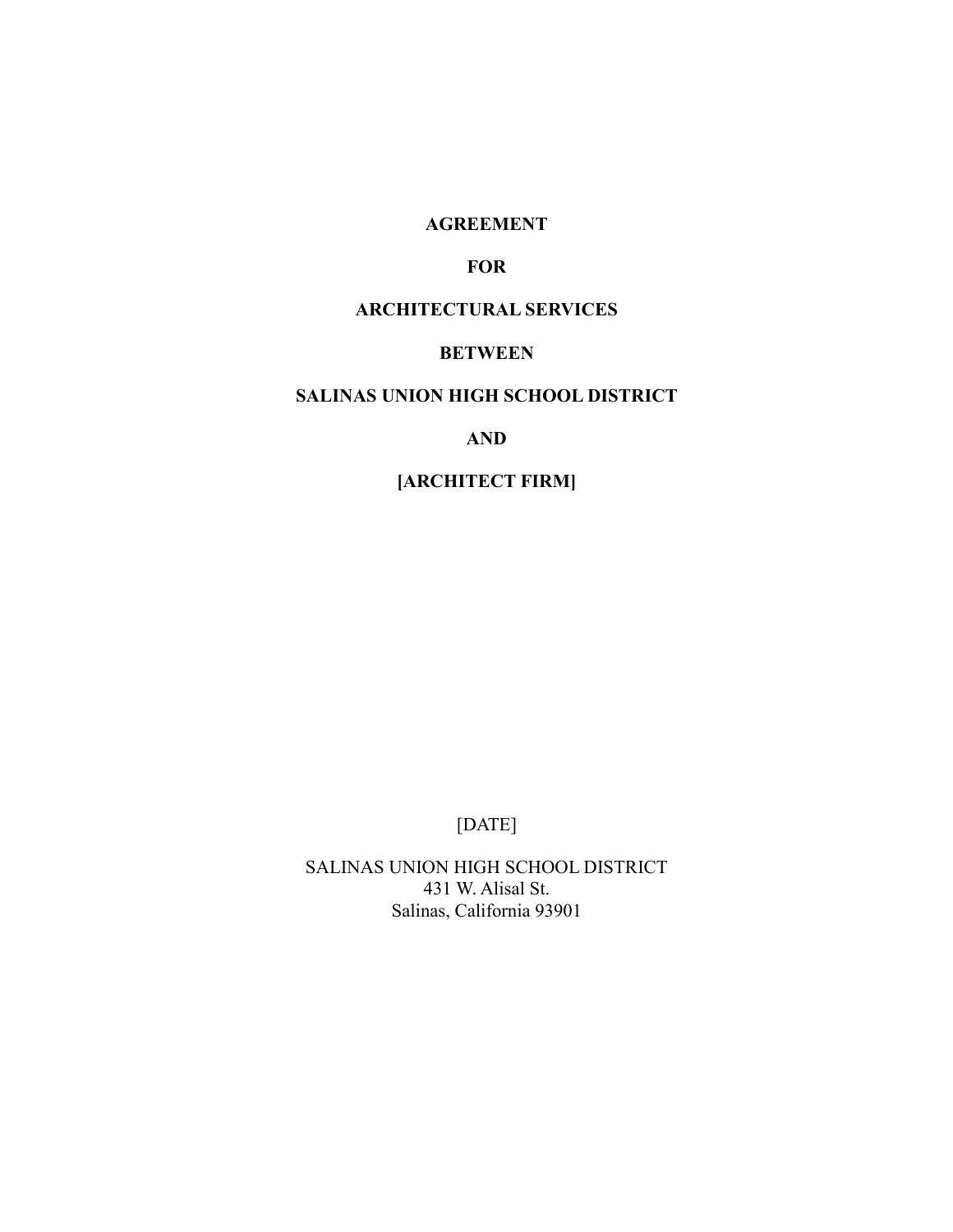# **TABLE OF CONTENTS**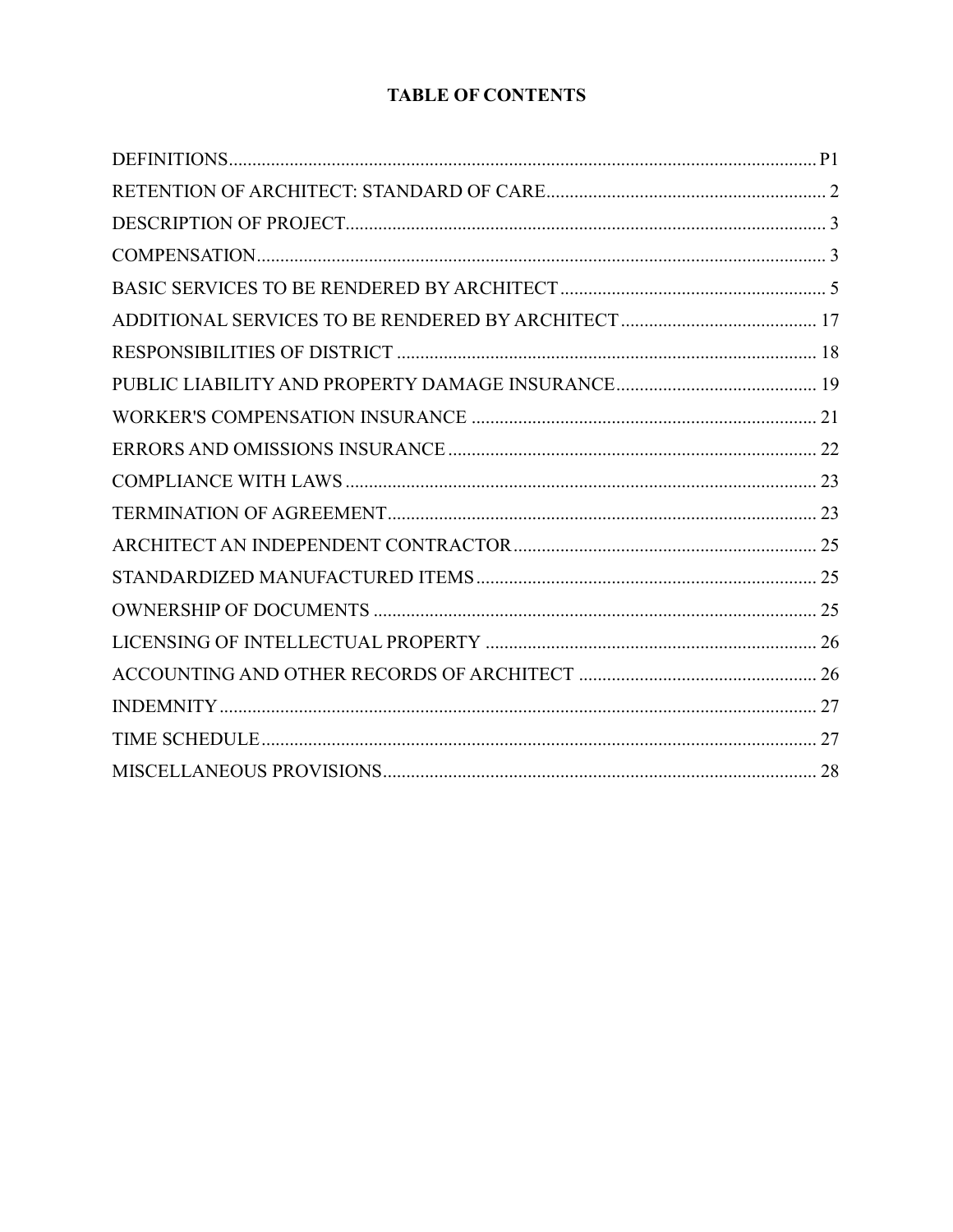### **AGREEMENT FOR ARCHITECTURAL SERVICES**

This Agreement for Architectural Services ("Agreement") is made and entered into by and between the Salinas Union High School District, a California public school district (the "District"), and , license number , (the "Architect"), with respect to the following recitals:

A. District proposes to undertake the construction of improvement projects which require the services of a duly qualified and licensed architect.

B. Architect represents that Architect is licensed to provide architectural/engineering services in the State of California and is specially qualified to provide the services required by the District, specifically the design and construction oversight of public school(s).

C. The parties have negotiated the terms under which Architect will provide such services and reduce such terms to writing by this Agreement.

The Parties therefore agree as follows:

## **ARTICLE 1 DEFINITIONS**

1.1 **Additional Services**. "Additional Services" shall mean those services in addition to the Basic Services that are provided by Architect and authorized in writing by the District, and as further defined in Article 6 below.

1.2 **Agreement**. "Agreement" shall mean this Agreement for Architectural Services.

1.3 **Architect**. "Architect" shall mean \_\_\_\_\_\_\_\_\_\_\_\_, and its officers, shareholders, owners, partners, employees, agents and authorized representatives.

1.4 **Basic Services**. Architect's Basic Services consist of the design services, including landscaping architectural services and landscape irrigation design, civil, structural, mechanical, and electrical engineering services, normally required to complete the Project, as further defined in Article 5.

1.5 **Contract Documents**. "Contract Documents" shall mean those documents which are required for the actual construction of the Project, including but not limited to the Agreement between Owner and Contractor, complete working drawings and specifications setting forth in detail sufficient for construction the work to be done and the materials, workmanship, finishes and equipment required for the architectural, structural, mechanical, electrical system and utilityservice-connected equipment and site work.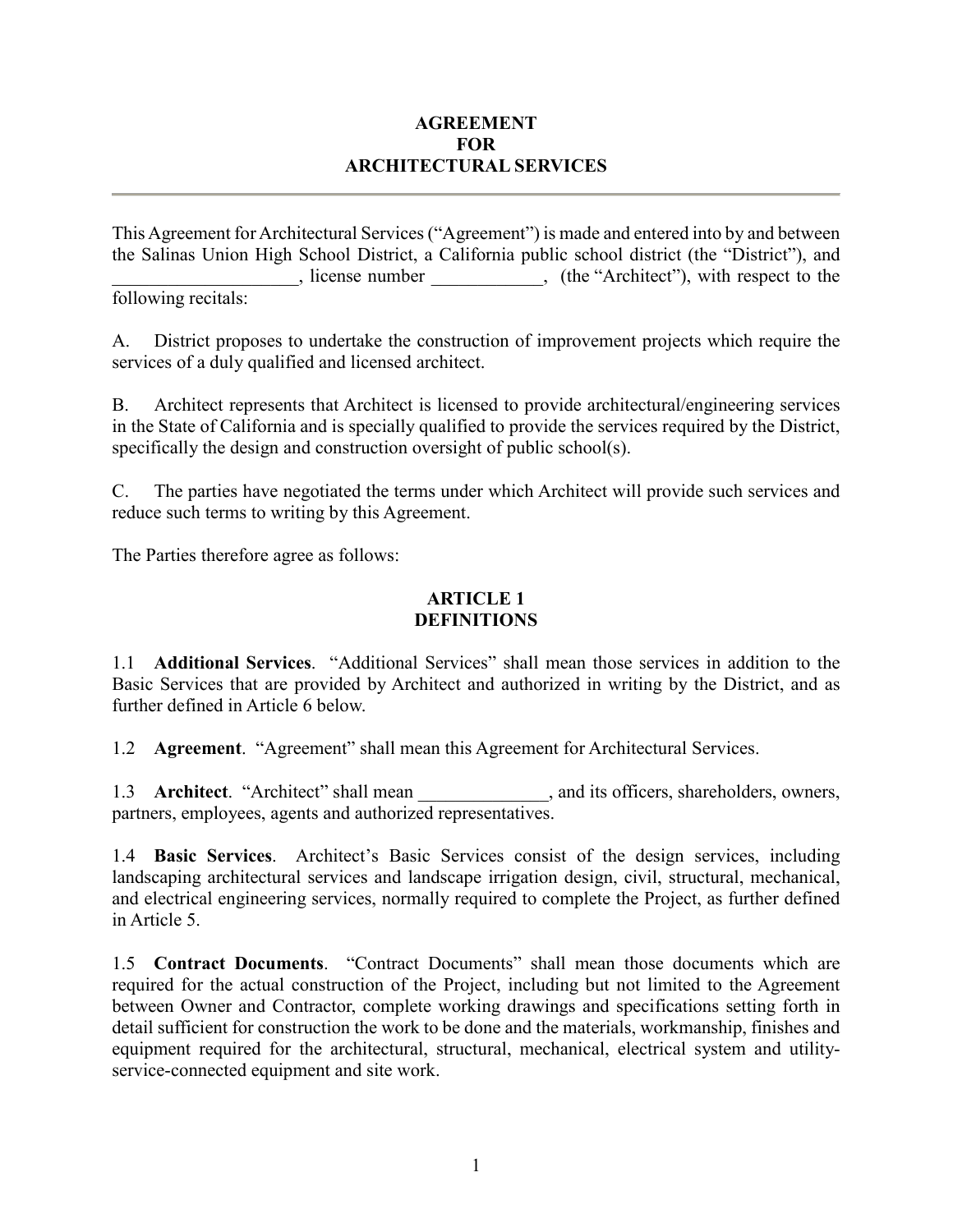1.6 **Contractor**. "Contractor" shall mean one or more contractors ultimately selected to perform work on the Project or any replacement.

1.7 **District**. "District" shall mean the Salinas Union High School District, and its governing board members, employees, agents and authorized representatives.

1.8 **Project**. "Project" shall mean the work of improvement described in Article 3 and the construction thereof, including the Architect's services thereon, as described in this Agreement.

1.9 **Project Construction Cost**. "Project Construction Cost" shall mean the estimate of total construction costs to the District as initially submitted by the Architect under this Agreement and accepted by the District, and as subsequently revised in these ways: (a) Revised by changes to the Project Construction Cost under Article 5 of this Agreement; (b) revised at the time the District enters a construction contract, to equal the construction contract amount, (c) increased by the dollar amounts of all approved additive contract change order items, with the exception of (i) items resulting from Wrongful Acts or Omissions on the part of the Architect, including but not limited to those items covered by Section 5.7.19.2, below, (ii) payments to Architect or consultants for costs of inspections, surveys, tests and sites and landscaping not included in the Project, and (iii) items where Architect and District agreed to compensate the Architect for its services on an hourly basis, pursuant to Section 5.7.19.1, below; and (d) decreased by the dollar amounts of all approved deductive contract change order items.

1.10 **Wrongful Acts or Omissions.** "Wrongful Acts or Omissions" shall mean Architect's acts or omissions in breach of this Agreement, the applicable standard of care, or law.

## **ARTICLE 2 RETENTION OF ARCHITECT: STANDARD OF CARE**

2.1 District retains Architect to perform, and Architect agrees to provide to District, for the consideration and upon the terms and conditions set forth below, the architectural and engineering services specified in this Agreement and related incidental services. The Architect agrees to perform such services as expeditiously as is consistent with professional skill and care and the orderly progress of the Project. All services performed by the Architect under and required by this Agreement shall be performed (a) in compliance with this Agreement and (b) in a manner consistent with the level of care and skill ordinarily exercised by architects in the same discipline, on similar projects in California with similar complexity and with similar agreements, who are specially qualified to provide the services required by the District; and all such services shall be conducted in conformance to, and compliance with, all applicable Federal, State and local laws, including but not limited to statutes, decisions, regulations, building or other codes, ordinances, charters, and the Americans with Disabilities Act ("ADA"). Architect shall be responsible for the completeness and accuracy of the plans and specifications.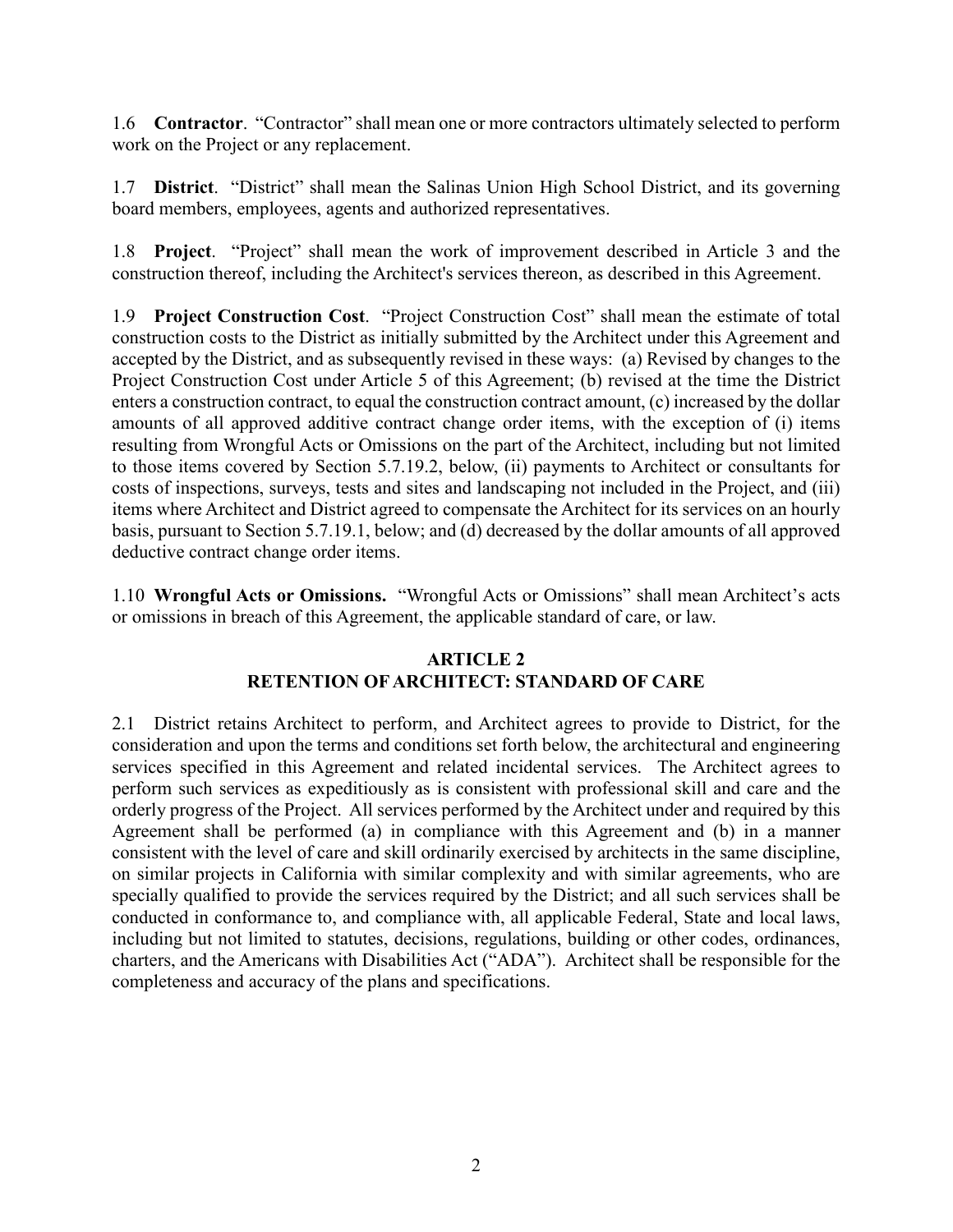#### **ARTICLE 3 DESCRIPTION OF PROJECT**

3.1 The Project concerning which such architectural services shall be provided is described as:

### [Project Description]

The project [is] [is not] intended to be split into multiple prime contracts.

### **ARTICLE 4 COMPENSATION**

#### 4.1 **Basic Services**

4.1.1 For all "Basic Services" satisfactorily performed as defined in Articles 1 and 5 of this Agreement, the total compensation paid to the Architect for the Project shall be no more than [percent of construction cost for compensation (spell out)] percent (\_\_\_%) [Can include sliding scale percentages] of the final adjusted Project Construction Cost for the Project. This compensation shall be paid pursuant to the following schedule:

| <b>Initial Payment</b>          | None    |
|---------------------------------|---------|
| Upon Completion of:             |         |
| <b>Schematic Design</b>         | 20%     |
| Design Development Phase        | 20%     |
| <b>Contract Documents Phase</b> | 30%     |
| <b>DSA Back Check</b>           | $5\%$   |
| <b>Bidding Phase</b>            | $5\%$   |
| <b>Construction Phase</b>       | 20%     |
| <b>TOTAL BASIC COMPENSATION</b> | $100\%$ |

Upon any adjustment (increase or decrease) to the Project Construction Cost as contemplated by section 1.9, including but not limited to any adjustment made at such time as bids are received, the Architect's total compensation for Basic Services for the Project shall also be increased or decreased, including retroactively for Basic Services already performed and payments already made. Such adjustments may be effected by the District by either (a) adjusting any future payment due under the payment schedule immediately above, or (b) issuing a revision notice to Architect that either tenders any additional payment owed or demands reimbursement from the Architect of any overpayment to date.

#### 4.2 **Additional Services**

4.2.1 For all "Additional Services," as defined in Articles 1 and 6 of this Agreement, compensation shall be a fee to be agreed upon by the parties in writing prior to performance of such services by Architect. Unless expressly stated in the written authorization to proceed with the additional services, the fee for such additional services shall be an amount computed by multiplying the hours to be worked by Architect's staff or Architect's consultants by their standard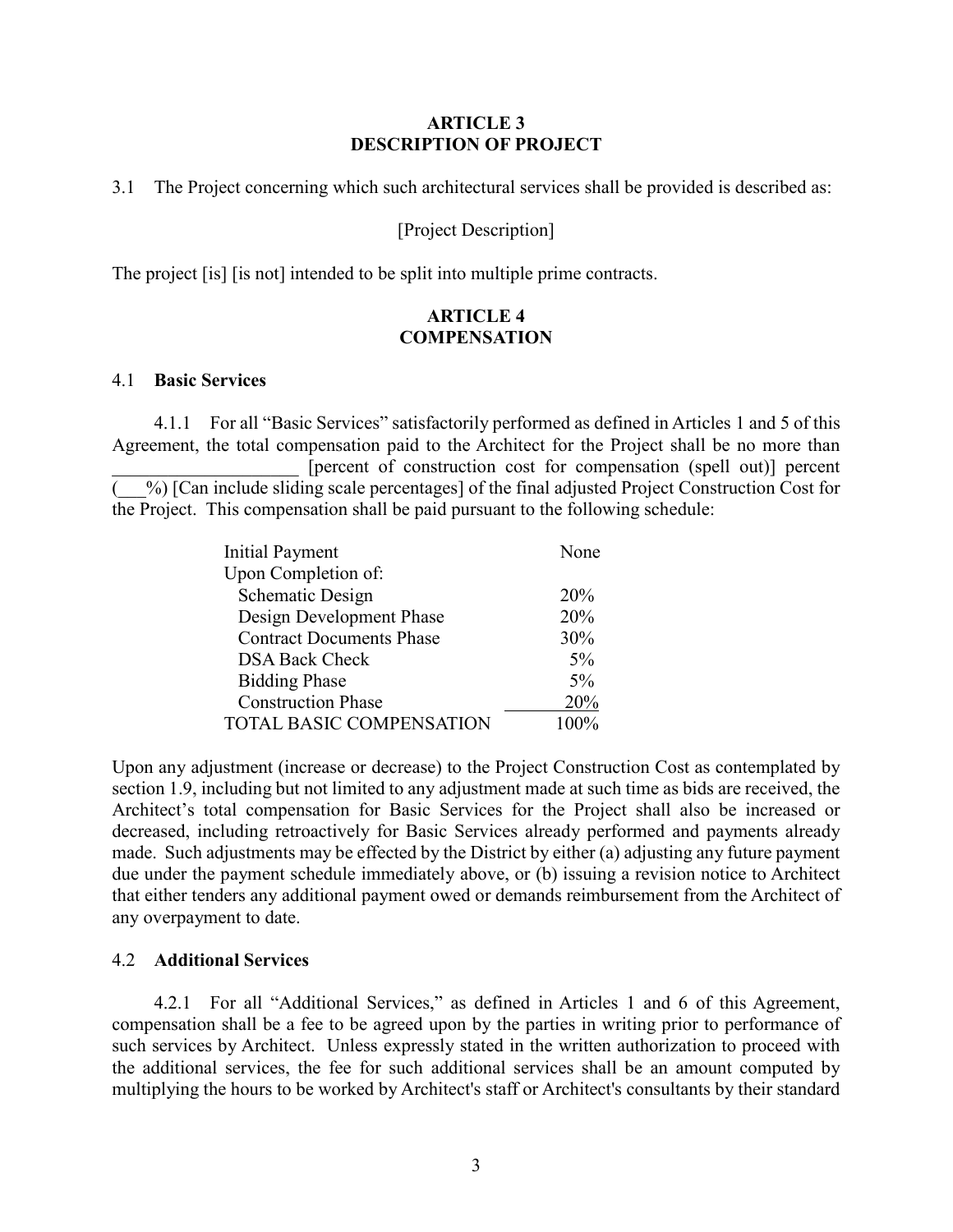billing rates as attached in *Exhibit A*, or as otherwise specifically approved in writing in advance by District.

4.2.2 Architect shall keep complete records showing all hours worked and all costs and charges applicable to work not covered by the basic fee. Architect will be responsible for Architect's consultants keeping similar records. District shall be given reasonable access to those records for audit purposes within ten (10) days of receipt of District's request.

4.3 **Reimbursable Expenses.** Reimbursable Expenses are in addition to the Compensation for Basic and Additional Services and include actual expenditures made by the Architect and the Architect's employees and consultants in the interest of the Project for the expenses listed below:

4.3.1 Expense of transportation in connection with the Project; living expenses in connection with out-of-town travel; and long distance communications.

4.3.2 Expense of reproductions; fax, postage and messenger for transmission of drawings, specifications and other documents (excluding reproductions for the office use of the Architect and the Architect's consultants).

4.3.3 Expense of data processing and photographic production techniques when used in connection with Additional Services.

4.3.4 If authorized in advance by the District, expenses of overtime work requiring higher than regular rates.

4.3.5 Expense of renderings, models and mock-ups requested by the District; expense of publishing pursuant to section 5.6.5.

Reimbursable Expenses do not include indirect costs, such as general overhead (for example, home office overhead [including technology hardware and software] or insurance premiums), for which Architect must pay out of its compensation for services under Section 4.1, above; nor do they include expenses incurred in connection with Basic or Additional Services that result from Wrongful Acts or Omissions. Architect may not charge a mark-up on Reimbursable Expenses. Payment for all Reimbursable Expenses incurred in connection with either Basic or Additional Services shall be made on a monthly basis. Invoices, receipts or other documentation to establish the validity of all reimbursable expenses shall be a prerequisite to District payment of such expenses. Architect's total reimbursement for Reimbursable Expenses shall not exceed \$\_\_\_\_\_\_\_\_\_\_\_, which is Architect's estimate of the maximum total cost of Reimbursable Expenses on the Project.

4.4 Each payment to Architect for Basic and Additional Services satisfactorily performed, and Reimbursable Expenses reasonably incurred, shall be made in the usual course of District business after presentation by Architect of a properly documented and submitted monthly invoice approved by District's authorized representative designating the services performed, or Reimbursable Expenses incurred, the method of computation of the amount payable, and the amount payable. District shall pay approved invoices within sixty (60) days after proper submission by Architect,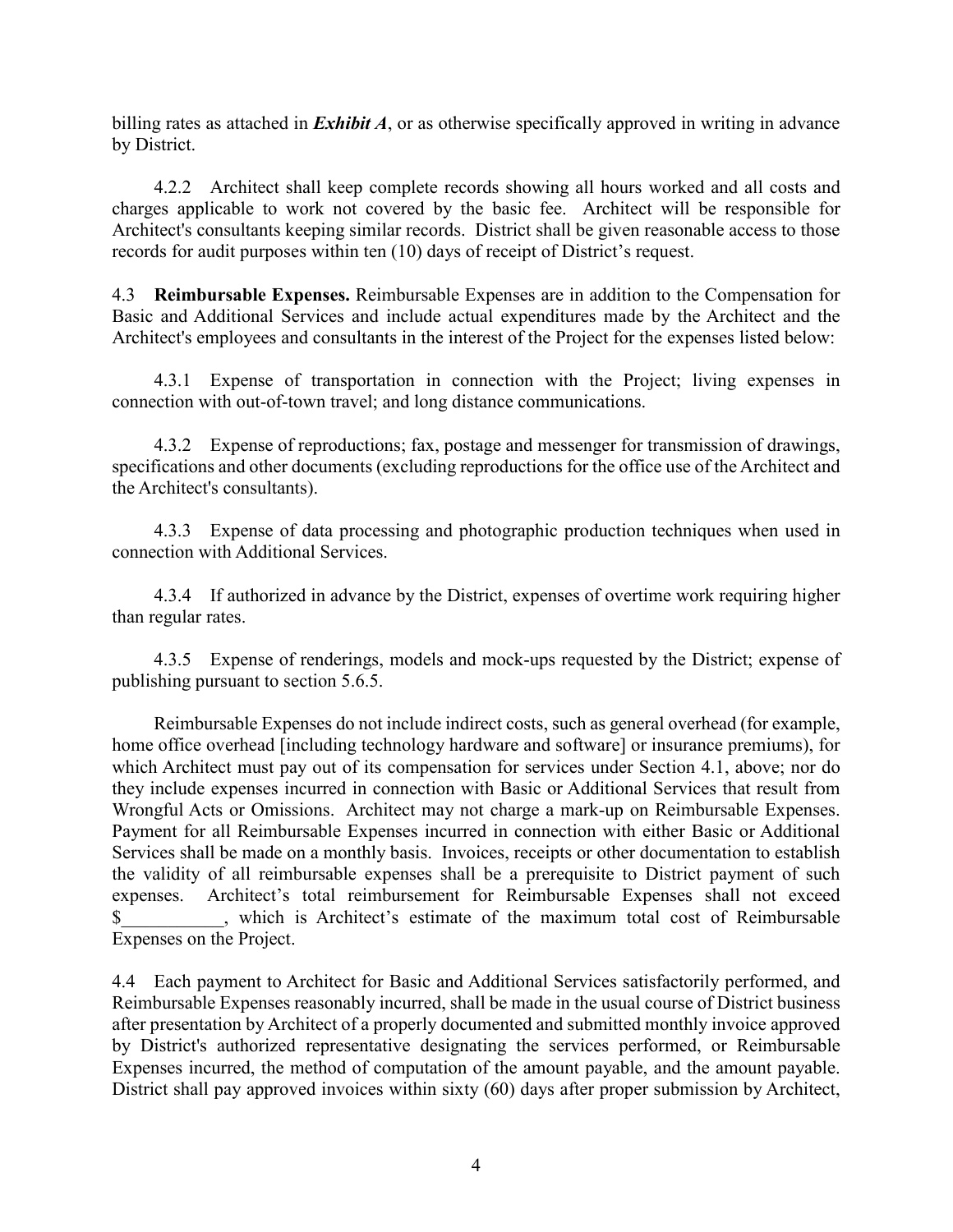and Architect otherwise waives all rights and remedies under law related to receipt of payment. To be properly submitted, an invoice shall be timely, be accompanied by all necessary documentation, list all activities performed, and for each activity performed list the person performing it and the person's rate of compensation. Architect's invoice shall be submitted within ten (10) days of the end of the monthly billing period. If District disputes a portion of a properly submitted invoice, it shall notify Architect of the dispute and, upon Architect's written request, arrange for a meeting to confer about, and potentially resolve, the dispute. Prior to this meeting, Architect shall provide all documentation requested to support disputed portions of a properly submitted invoice. Regardless of any such dispute about an invoice or payment, Architect shall continue to provide all services required by this Agreement and by law until the end of the Project, even if District and Architect cannot resolve all such disputes.

4.5 The Architect's compensation shall be paid at the time and in the amount noted, where the amount due to the Architect is not disputed, notwithstanding a Contractor-caused delay in completion of the project or reduction of final construction cost by reason of penalties, liquidated damages, or other amounts withheld from the Contractor. However, District may withhold from payments to Architect to the extent that (i) Basic and Additional Services remain to be performed, including but not limited to those required for project closeout and payments to Contractor, and (ii) Wrongful Acts or Omissions caused District to incur damages, losses, liabilities or costs, including but not limited to withholding any amounts for which Architect is responsible under Section 5.7.20. \$ will be withheld from the Construction Phase payments until District receives certification of Field Act approval.

4.6 Should District cancel the Project under section 12.1 of this Agreement at any time during the performance of this Agreement, Architect shall, upon notice of such cancellation, immediately cease all work under this Agreement. In such event, Architect's total fee for all services performed shall be computed as set forth in Section 12.1.

4.7 Architect shall not accept compensation or other benefits from other persons related to the Project, including payments from manufacturers of construction materials that are specified in the design.

### **ARTICLE 5 BASIC SERVICES TO BE RENDERED BY ARCHITECT**

## 5.1 **General**

5.1.1 Architect's Basic Services consist of the design services, including landscaping architectural services and landscape irrigation design, civil, structural, mechanical, and electrical engineering services, normally required to complete the Project. The Basic Services also include the services described in this Article 5, below, including but not limited to bid package preparation, bid handling, preparation and processing of change orders, requests for information, and other contract administration duties. The District shall have the right to add or delete from the Architect's scope of services as it may determine is necessary for the best interests of the Project and/or the District. Architect shall expeditiously and diligently perform all of its work and obligations under this Agreement. Architect may not cease, delay or reduce, or threaten to cease, delay or reduce, its performance based on a payment dispute with District under Section 4.4, above.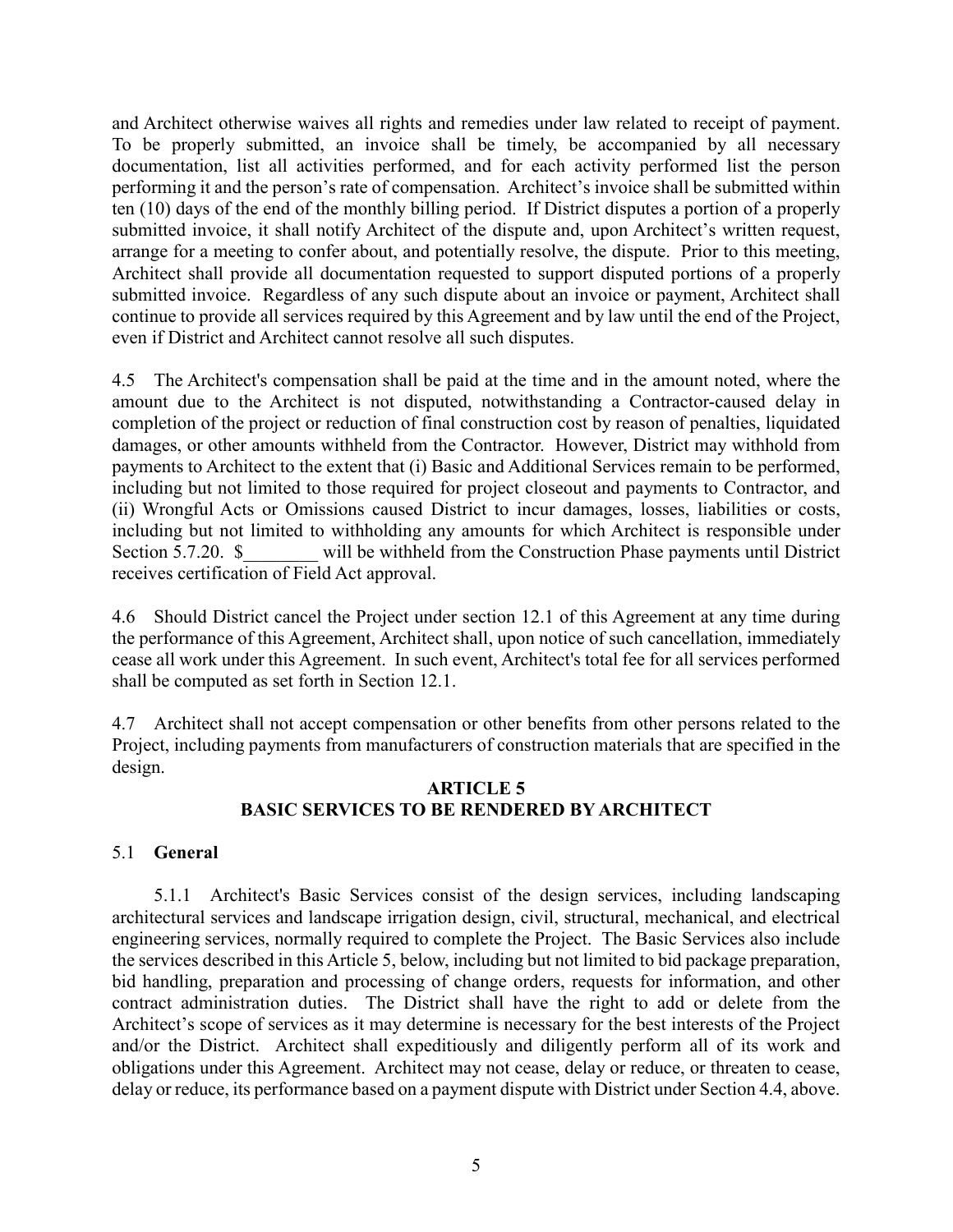The Architect acknowledges that its priority is to complete the Project and the Architect's services, and that any payment disputes with the District under Section 4.4, if not resolved during the Project, must wait for resolution after the Project.

5.1.2 The Architect shall review the estimate described more fully below at each phase of Architect's services, also as defined below. If such estimates are in excess of the Project budget, the Architect shall revise the type or quality of construction to come within the budgeted limit.

5.1.3 Whenever the Architect's services include the presentation to the District of Project Construction Cost, the Architect shall include a reasonable amount for contingency costs arising from, among other things, higher bids than anticipated, future increase in construction costs, and change orders based on unforeseen site conditions. However, any such contingency for change orders shall not affect Architect's compensation.

5.1.4 The Architect shall notify the District if there are any indicated adjustments in previously provided Project Construction Cost arising from market fluctuations or approved changes in scope or requirements based upon a mutually agreed upon index. Any such adjustments shall not affect Architect's compensation until bids are received and accepted.

5.1.5 At the District's request, the Architect and Architect's consultants shall cooperate with District and the District's consultants in verifying that Architect's plans, specifications, studies, drawings, estimates or other documents relating to the Project are constructible and otherwise comply with the Contract Documents. If there are project meetings during the design and construction phases, Architect shall attend those meetings.

5.1.6 The Architect shall investigate existing conditions of facilities and thoroughly account for, and list in the construction documents, any pertinent conditions of such facilities, all in a manner that satisfies the standard of care and level of performance required by this Agreement. Architect's investigation required by this provision shall be limited to non-destructive evaluation.

5.1.7 Architect shall provide a minimum of \_\_\_ (\_) full-time employees before construction commences, and  $\qquad$  () full-time employees after construction commences, to perform its duties and responsibilities under this Agreement. All personnel provided by Architect shall be qualified to perform the services for which they are provided. Architect shall obtain District's written approval of each employee of Architect who provides services under this Agreement, and written approval of each change of employees who are providing such services. District may, upon  $\bigcirc$  days' written notice, cause Architect to remove a person from the Project if he/she has failed to perform to District's satisfaction. Should additional employees be required to timely perform all of the services required under this Agreement and/or to avoid delay, Architect shall provide them immediately.

5.1.8 Architect is an agent of District and shall reasonably represent the District at all times in relation to the Project.

5.1.9 Architect shall be fully licensed as required by law at all times when providing services under this Agreement.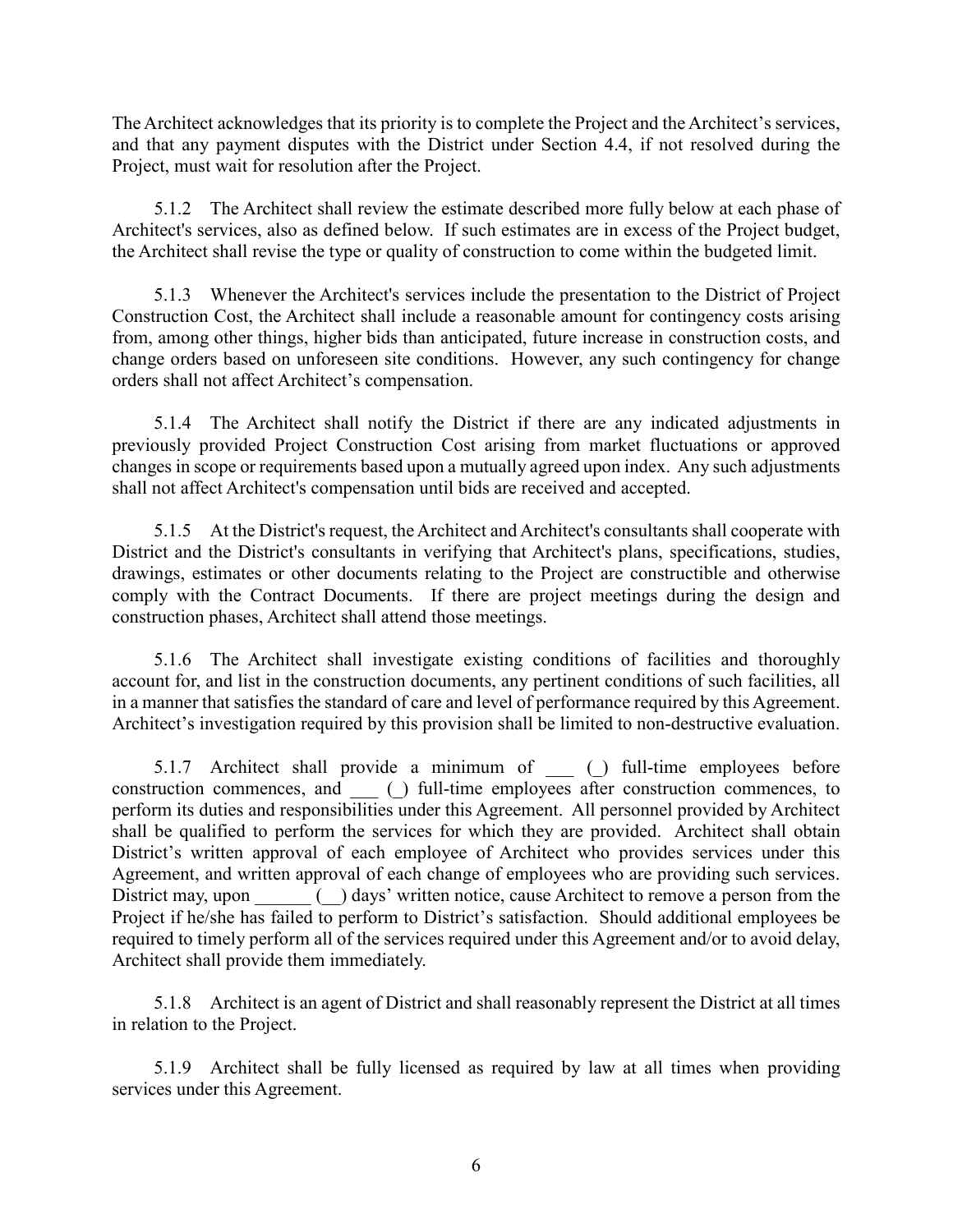#### 5.2 **Consultants**

5.2.1 Architect's Consultants. The Architect shall employ or retain at Architect's own expense, engineers and other consultants necessary to Architect's performance of this Agreement and licensed to practice in their respective professions in the State of California. Engineers and consultants retained or employed by Architect for this Project shall be approved by District prior to their commencement of work. The Architect's consultants shall be employed or retained to provide assistance during all aspects of the Project and will include, in addition to design services: review of schedules, shop drawings, samples, submittals, and requests for information. The Architect's Consultants shall also conduct periodic inspections of the site to determine conformance with the Project design and specifications and shall participate in the final inspections and development of any "punch list" items. Architect must disclose to District all such consultants employed or retained, and the compensation paid to those retained.

5.2.2 District's Consultants. Architect shall confer and cooperate with consultants retained by District as may be requested by District or as reasonably necessary. District may retain a construction manager to assist District in performance of District's duties for the Project.

5.2.3 The Architect shall procure a certified survey of the site if required, including grades and lines of streets, alleys, pavements, adjoining properties and structures; adjacent drainage; rights-of-way, restrictions, easements, encroachments, zoning, deed restrictions, boundaries and contours of the building site, locations, dimensions and floor elevations of existing buildings, other improvements and trees; and full information as to available utility services and lines, both public and private above and below grade, including inverts and depths. All the information on the survey customarily referenced to a project benchmark shall be referenced to a Project benchmark. The cost of any such survey shall be borne by the District, and the District shall own and, upon termination of this Agreement or completion of the Project, shall have returned to it by Architect any designs, plans, specifications, studies, drawings, estimates or other documents prepared as part of the survey.

5.2.4 Architect shall procure chemical, mechanical or other tests required for proper design, tests for hazardous materials and borings or test pits necessary for determining subsoil conditions. The cost of any such tests shall be borne by the District, and the District shall own and, upon termination of this Agreement or completion of the Project, shall have returned to it by Architect any designs, plans, specifications, studies, drawings, estimates or other documents prepared as part of the testing.

5.2.5 Architect shall assist the District and its consultants to apply for funding for the Project from the State Allocation Board. Architect shall be responsible for all submittals required of the Architect by the Division of the State Architect ("DSA"), OPSC and California Department of Education in connection therewith.

### 5.3 **Schematic Design Phase**

5.3.1 The Architect shall review all information concerning the Project delivered or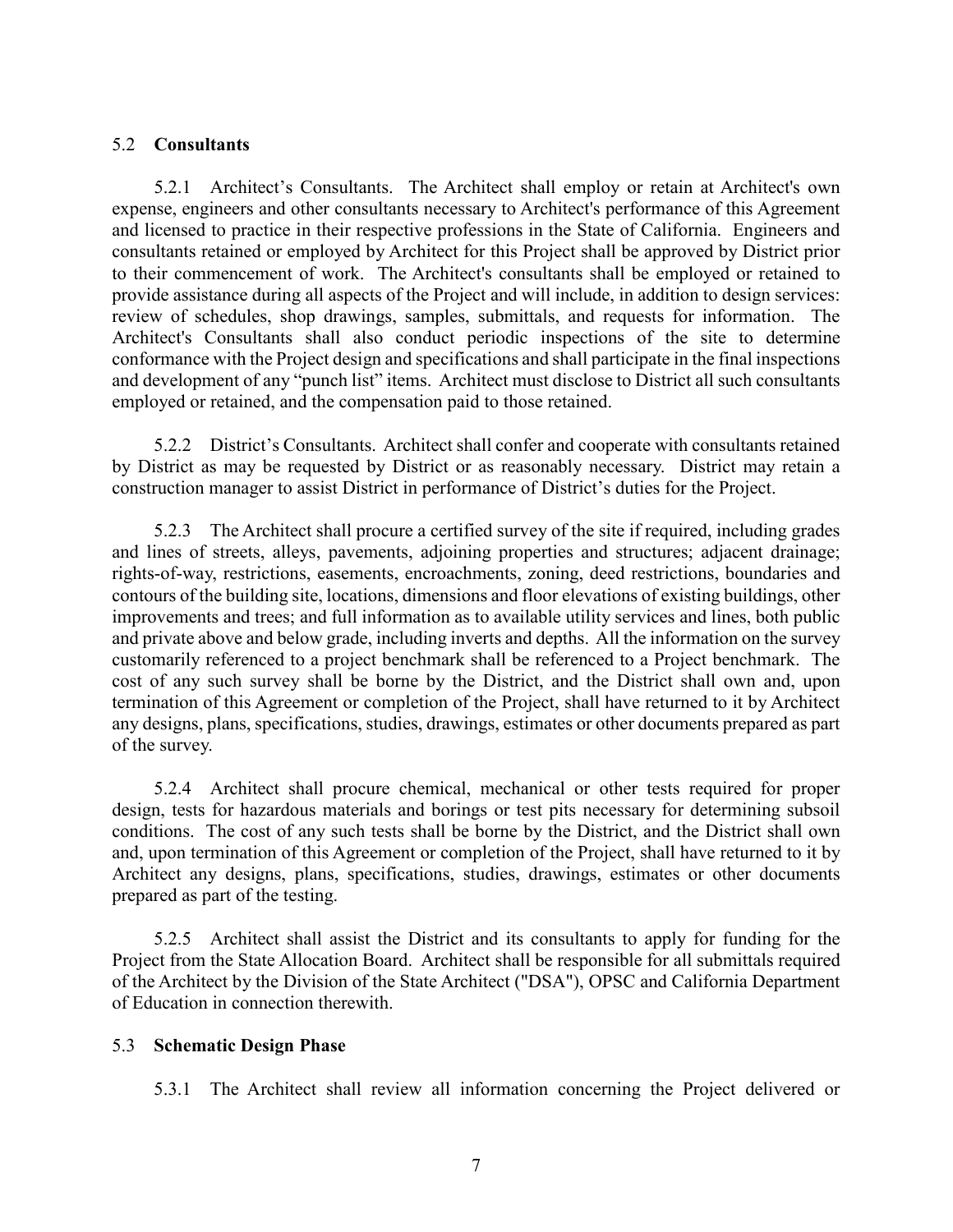communicated by the District to the Architect to ascertain the requirements of the Project and shall arrive at a mutual understanding of such requirements with the District.

5.3.2 The Architect shall provide a preliminary evaluation of the District's Project, schedule and construction budget requirements, each in terms of the other.

5.3.3 The Architect shall review with the District alternative approaches to the design and construction of the Project, and shall include alternatives that may reduce the cost of the Project.

5.3.4 Based on a mutual understanding of the District's budget and scope of work requirements, the Architect shall prepare for the District's governing board's written approval, schematic design documents, which include but are not limited to, schematic design studies, site utilization plans, a description of the Project showing, among other things, the scale and relationship of the components of the Project, preparation of a written estimated statement of Project Construction Cost and a written time schedule for the performance of the work that itemizes constraints and critical path issues. The schematic design documents shall represent a 15% complete design. The Project Construction Cost shall be based on current area, volume and other unit costs, shall conform to District's total construction cost budget, and shall include reasonable contingencies for all construction and construction management work. The written schedule shall conform to District's milestone and completion deadline requirements. Nevertheless, Architect is encouraged to make recommendations to District regarding additional benefits that could be realized by increasing the District's total construction cost budget, or by altering the District's completion deadlines. If District incorporates any recommended changes, then Architect shall revise the schematic design documents, including but not limited to the written statement of Project Construction Cost and written schedule for the performance of work, as necessary until District's governing board approves them in writing. Architect shall attend, and present at, as many meetings of the District's governing board as may be necessary to obtain the board's approval of the schematic design documents.

5.3.5 The Architect shall submit to the District a preliminary Project Construction Cost based on current area, volume and other unit costs.

### 5.4 **Design Development Phase**

5.4.1 Following District's governing board's written approval of the schematic design documents, including the estimate of Project Construction Cost and schedule, Architect shall provide all necessary architectural and engineering services to prepare design development documents for the District's governing board's written approval, which fix and describe the size and character of the project and which shall include, but are not limited to, site and floor plans, elevations and other approved drawings and shall outline the specifications of the entire Project as to kind and quality of materials, categories of proposed work such as architectural, structural, mechanical and electrical systems, types of structures and all such other work as may be required. During the design development phase, Architect will keep the Project within all budget and scope constraints set by the District. The design development documents shall represent a 50% complete design. The design development documents shall include a revised Project Construction Cost, and a revised construction schedule. The revised Project Construction Cost shall be based on current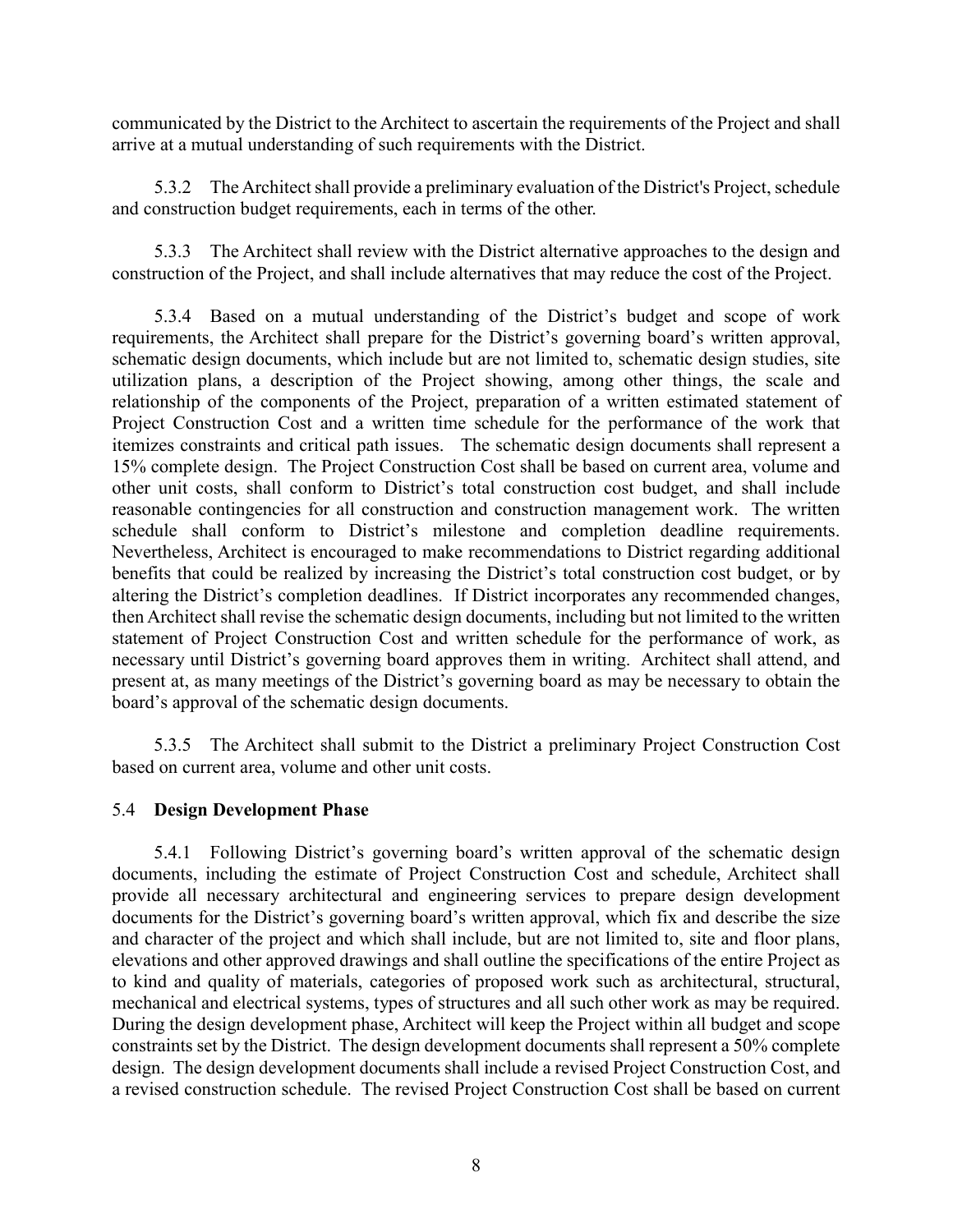area, volume and other unit costs. The revised Project Construction Cost shall conform to District's total construction cost budget and shall include reasonable contingencies for all construction and construction management work. The revised construction schedule shall conform to District's milestone and completion deadline requirements. Nevertheless, Architect is encouraged to make recommendations to District regarding additional benefits that could be realized by altering the District's total construction cost budget or completion deadlines. If District incorporates any recommended changes or otherwise does not approve the submitted design development documents, then Architect shall revise the design development documents, including but not limited to the written statement of Project Construction Cost and written schedule for the performance of work, as necessary until District's governing board approves them in writing. Architect shall attend, and present at, as many meetings of the District's governing board as may be necessary to obtain the board's approval of the design development documents.

5.4.2 The Architect shall assist the District and its consultants in the preparation and/or modification of the Storm Water Pollution Prevention Plan if any such plan is required for this Project.

5.4.3 Architect shall prepare necessary documents for and oversee the processing of District's application for and obtaining of required approvals from the DSA, the OPSC (if applicable), the Department of Education, the State Fire Marshall and other agencies exercising jurisdiction over the Project. Architect shall also be responsible for the preparation and submission of any required applications, notices or certificates to public agencies as required by law. Architect shall provide a copy of all such documents to the District.

5.4.4 The Architect shall advise the District of any adjustments to the preliminary Project Construction Cost.

5.4.5 Architect shall identify areas of construction for which unit pricing shall be required as part of the Contractor's bid.

5.4.6 Architect shall provide at no expense to the District one complete set of preliminary plans for the review and written approval of the District and one set for each public agency having approval authority over such plans for their review and approval at no expense to the District.

### 5.5 **Contract Documents Phase**

5.5.1 Following the District's governing board's written approval of the design development documents, including the Project Construction Cost and construction schedule, the Architect shall prepare Contract Documents for the written approval of District's governing board consisting of 100% complete working drawings and specifications setting forth the work to be done in detail sufficient for construction, including but not limited to the materials, workmanship, finishes and equipment required for the architectural, structural, mechanical, electrical system and utility-service-connected equipment and site work. Architect shall ensure that the drawings and specifications are, among other things, complete, accurate, and coordinated so as to eliminate errors, omissions and conflicts, especially between the work of a (sub)consultant and other (sub)consultants or the Architect; and Architect may not shift its responsibility for completeness,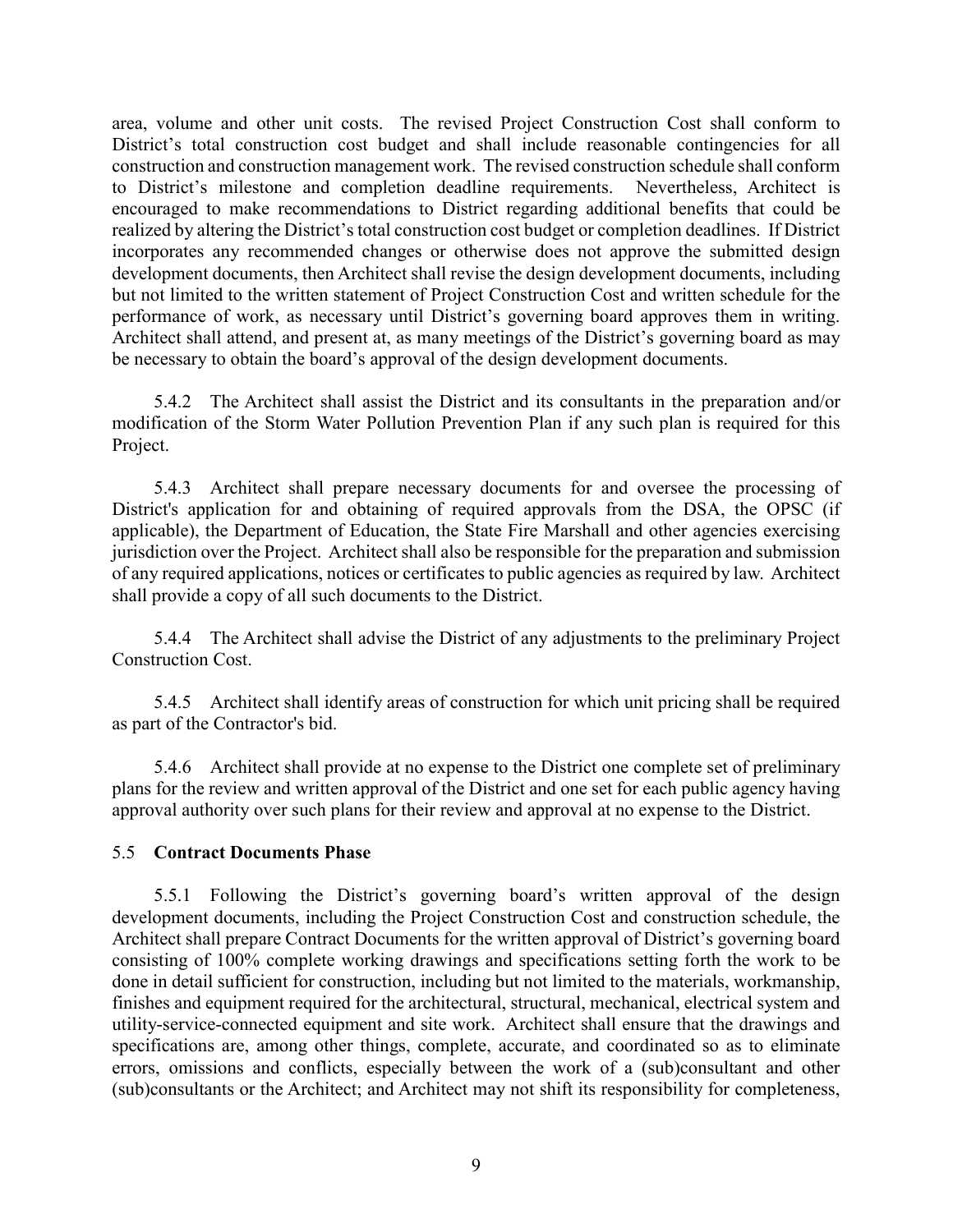accuracy and coordination to the Contractor, except on a clearly designated design-build project. Architect shall also update the construction schedule and the Project Construction Cost for written approval of District's governing board. The Contract Documents shall conform to, comply with, and satisfy all applicable Federal, State and local laws, including but not limited to statutes, decisions, regulations, building or other codes, ordinances, charters, and the Americans with Disabilities Act ("ADA"). As part of the Contract Documents, Architect shall prepare an accurate set of drawings indicating dimensions and locations of existing buried utility lines, which shall be included in the bid packages. If the project is intended to be split into multiple prime contracts, then the Contract Documents shall be structured in order to maximize the ability to create multiple prime bid packages for the Project, and shall identify the bid packages to be created.

5.5.2 Architect shall consult with, and involve, the District in development of the bid documents and bid package, and shall forward them to the District for written approval prior to their use. If the District is using a multiple prime delivery method for the Project with multiple bid packages, then Architect shall consult with and involve the District in identification and development of the bid documents and bid packages, and shall forward them to the District for written approval prior to their use.

5.5.3 Prior to submission of the Contract Documents to DSA for plan check, the Architect shall submit the Contract Documents to the District for an opportunity to review them for various issues, including but not limited to constructability, scheduling, general completeness, clarity, consistency, coordination, cost-effectiveness, value engineering, identification of possible add/delete bid alternatives, time of construction, and suitability for separation of the Project design, plans and specifications into bid packages for various categories and/or portions of the work. However, such review by District is not required and does not affect Architect's obligations under this Agreement.

5.5.4 After approval by the District's governing board and any constructability review, the Architect shall submit the Contract Documents to DSA for plan check, and make the necessary corrections to secure DSA approval. At Architect's expense, Architect shall arrange for the scanning of the DSA approved Contract Documents and for the return of the originals and an electronic copy to DSA.

5.5.5 The Architect shall give the District, at the time of DSA approval of the final form of the Contract Documents, Architect's final estimate of Project Construction Cost and construction schedule, which shall be given final written approval by District's governing board along with the Contract Documents. The revised Project Construction Cost shall be based on current area, volume and other unit costs, and on a mutually acceptable recognized building cost index, and shall include a reasonable contingency. In preparing the revised estimate of Project Construction cost and construction schedule for the Contract Documents, the Architect shall consult with, and involve, the District in the process to maximize accuracy and completeness. If the District is intending to enter multiple prime contracts, the Project Construction Cost shall include separate bid estimates for each bid package, plus a reasonable contingency; and the construction schedule shall reflect that multiple contractors will be performing separate bid packages, including a general conditions bid package. The revised Project Construction Cost estimate shall conform to District's total Project budget, and the revised construction schedule shall conform to District's milestone and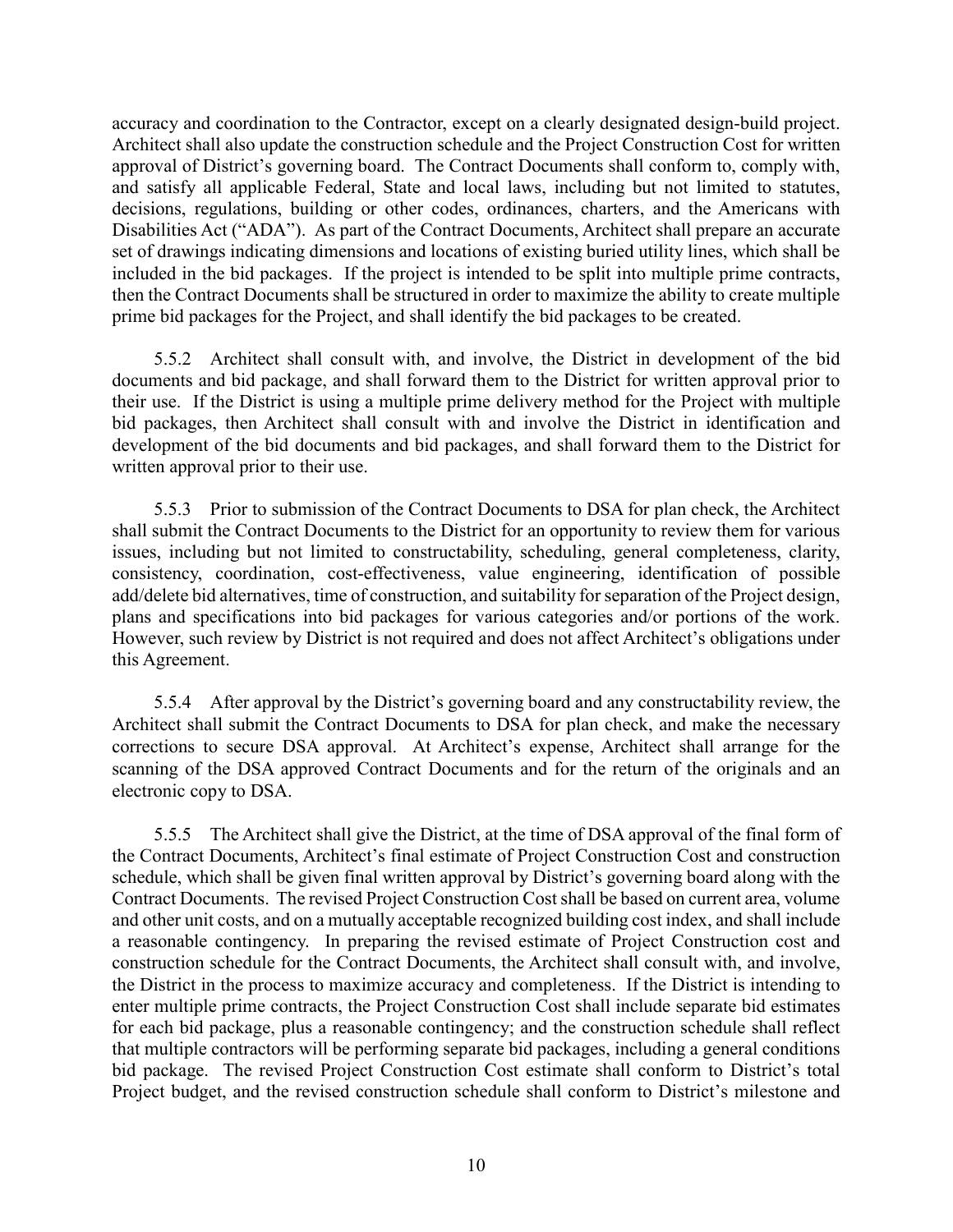completion deadline requirements. Architect shall attend, and present at, as many meetings of the District's governing board as may be necessary to obtain the board's written approval of the Contract Documents.

#### 5.6 **Bidding and Negotiations Phase**

5.6.1 Following DSA's and District's governing board's written approval of Contract Documents and District's governing board's written acceptance of Architect's final estimate of Project Construction Cost and construction schedule, Architect shall continue to work with the District in finalizing the bid documents and bid package, as described in Section 5.5.2, above. Architect shall reproduce the bid documents and bid package in the number requested by the District and distribute them among interested contractors. Architect shall also assist the District in obtaining bids, and shall assist the District in evaluating contract proposals or bids and substitutions proposed by contractors, and in awarding the bids. All sets of Contract Documents, which does not include those for the use of the Architect or its consultants, requested by the District in excess of shall be reproduced at District's expense.

5.6.2 Architect's estimate of Project Construction Cost at the time of DSA approval of the Contract Documents shall be current as of that date. Should bids be received more than ninety (90) days after the date of that Project Construction Cost, the Architect's total construction cost shall be escalated by the cost-of-construction in the then current mutually agreed upon recognized building cost index.

5.6.3 Should the lowest responsible and responsive bid received on a bid package exceed Architect's most recent approved estimate of Project Construction Cost for that bid package (or amount adjusted according to the then current mutually agreed upon recognized building cost index) as accepted by District by more than ten percent (10%), Architect shall, on request by District and as part of Architect's Basic Services, make such changes in the plans and specifications as shall be necessary to bring new bids within ten percent (10%) of such Project Construction Cost. In making such changes, Architect will exercise Architect's best judgment in determining the balance between the size of the Project, the type of construction, and the quality of the construction to achieve a satisfactory project within ten percent (10%) of Architect's Project Construction Cost. To avoid the potential for bids to exceed the estimate by more than 10% at bid opening, the Architect may, as an alternative, include in the Contract Documents one or more deductive alternatives so that Architect and District may evaluate different means to achieve a satisfactory project within ten percent (10%) of the Architect's Project Construction Cost.

5.6.4 Either on its own or in cooperation with the District, the Architect shall review the qualifications of all bidders for the construction of the Project, and shall make recommendations to the District as to whether, in the Architect's professional opinion, a bidder meets the minimum requirements.

5.6.5 If, in the District's discretion, the District will seek total or partial State funding for this Project, the Architect shall, in addition to the above, publish the invitation to bid in the appropriate regional trade papers and publications devoted to Disabled Veteran Business Enterprises. The Architect shall also prepare and submit the appropriate documentation to the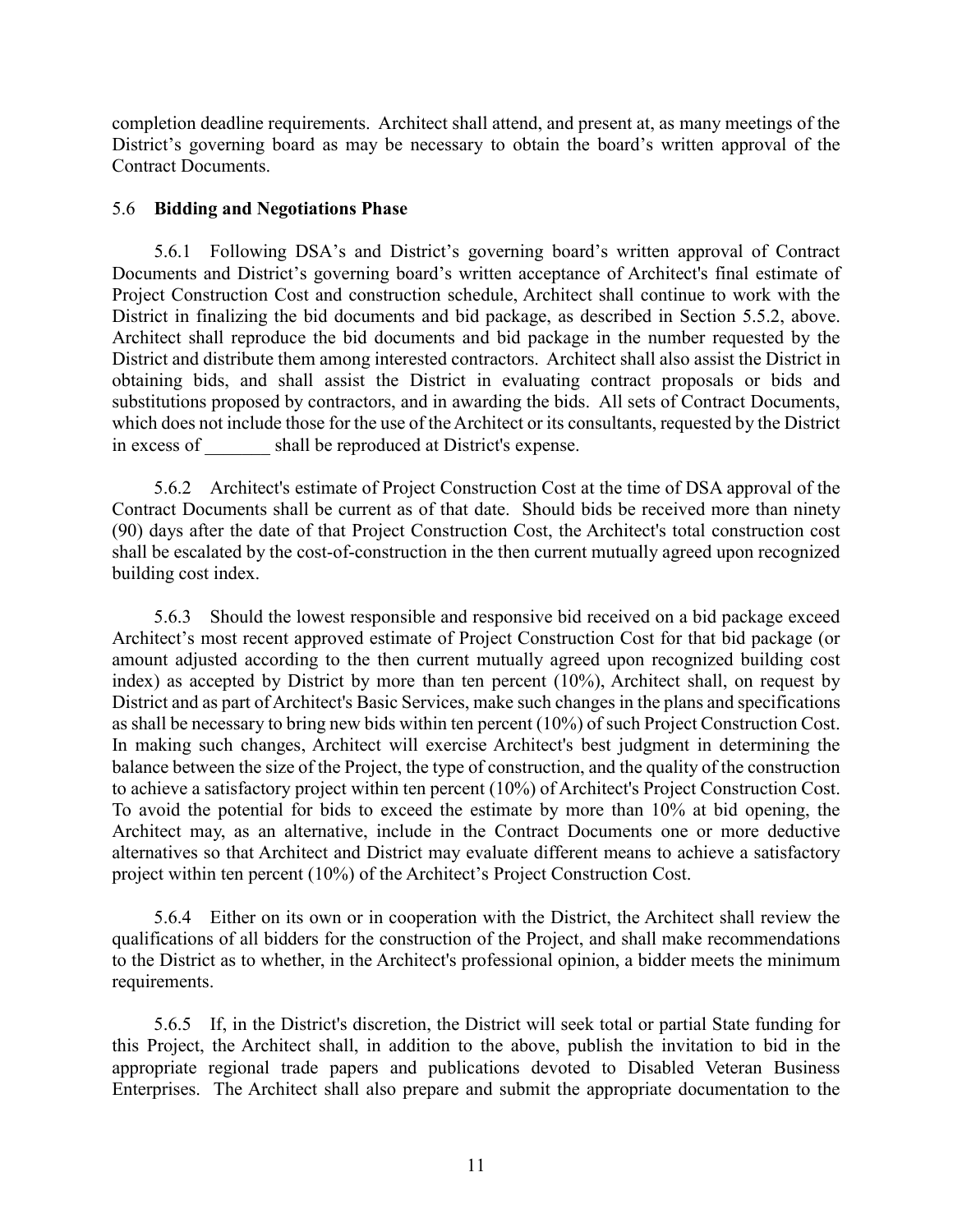OPSC.

### 5.7 **Construction Phase**

5.7.1 The construction phase shall begin on the date stated in the official Notice to Proceed and, solely for purposes of payment of the Architect, shall be deemed complete upon District's written approval of Architect's final certificate for payment to Contractor, provided that such certification and payment shall not constitute an admission by Architect or District that the Project has been completed in accordance with Contract Documents or in conformance with this Agreement.

5.7.2 All instructions to the Contractor shall be forwarded through the Architect unless otherwise directed by the District. The Architect shall advise and consult with the District in the general administration of the Project. The Architect will have authority to act on behalf of the District only to the extent provided in the Contract Documents, unless the District grants additional authority in writing.

5.7.3 The Architect shall timely provide District with copies of all of its correspondence with the Contractor.

5.7.4 The Architect shall provide prompt and timely direction to the District's Project inspectors and/or Contractor as to the interpretation of Contract Documents. Architect shall respond to all requests for information ("RFI's") from a Contractor within fourteen (14) calendar days of receipt, unless the subject of the RFI is impacting, or may impact, the critical path of the Project and is causing, or may cause, delay, in which case the Architect shall respond as soon as reasonably possible, if not immediately. If the Architect is not able to take action within the time required due to reasons beyond Architect's control, the Architect may take action within a reasonable period of time under the circumstances; however, the Architect shall make such determination within seven (7) calendar days of receipt of the RFI, and shall notify the District and Contractor immediately after such determination with an explanation as to why the Architect cannot take action within the time required, what the Architect is doing to expedite its response, when the Architect expects to be able to issue a response, and what action, if any, should be taken by District or Contractor in the meantime to mitigate delays and/or costs.

5.7.5 Based on information provided by the Contractor and Architect's own knowledge of the Project (including documents in Architect's possession or reasonably available to it), Architect shall prepare an accurate set of as-built record drawings indicating dimensions and locations of all work, including but not limited to buried utility lines and mechanical, electrical and plumbing layouts, which shall be forwarded to the District upon completion of the Project. While Architect cannot guarantee precise accuracy of such drawings, Architect shall exercise reasonable care in reviewing such drawings to determine their general compliance with the Contract Documents. Architect shall have no responsibility for their conformity to field conditions. Except that in the event that the Architect, consistent with standards of due care, becomes aware of non-conformity with field conditions, Architect shall have a duty immediately to notify the District in writing. Architect shall also assemble and deliver to District all written guarantees, instruction books, operation and maintenance manuals, diagrams, charts and other documents required of Contractor.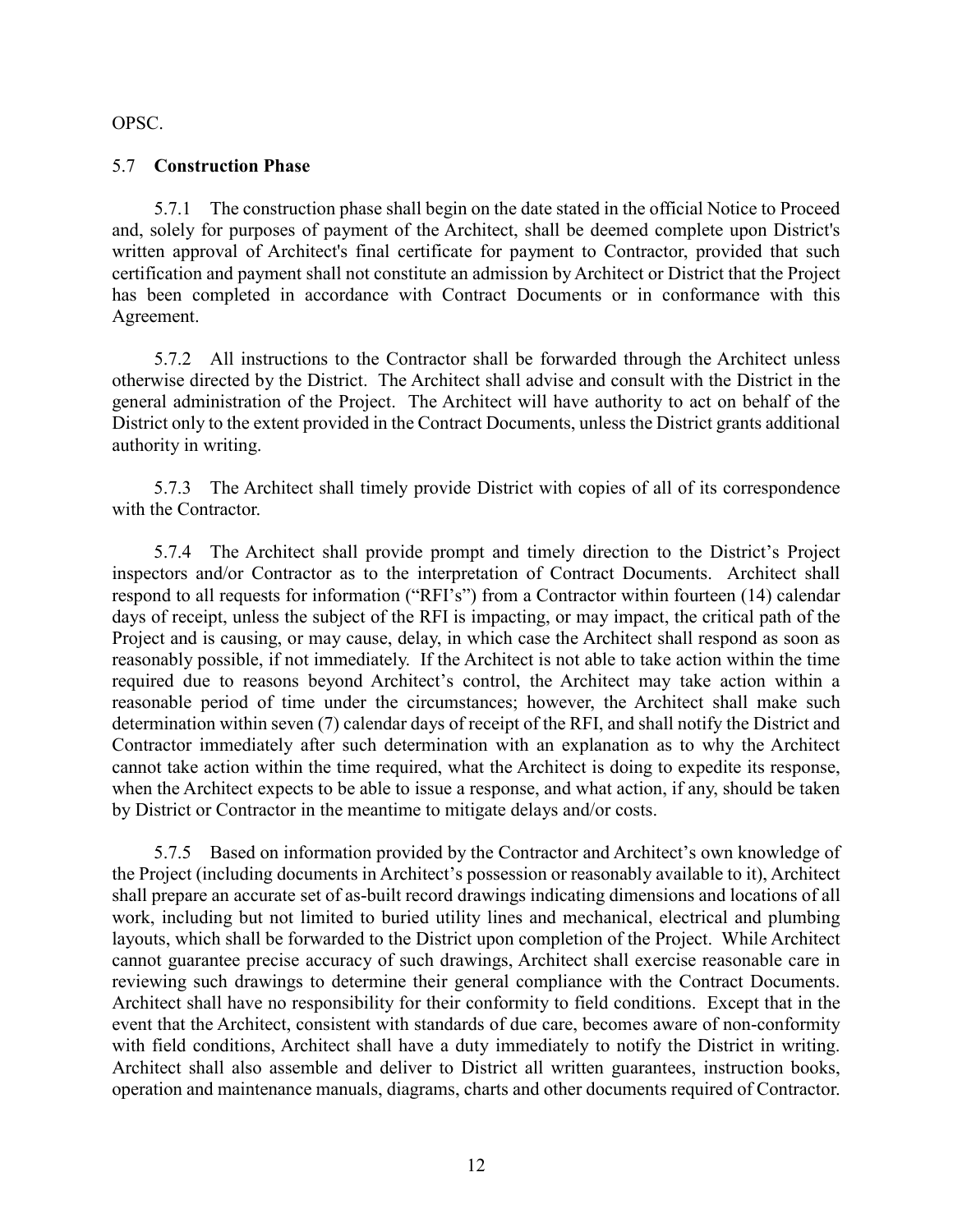5.7.6 The Architect shall be responsible for the preparation and submission of any notifications regarding excavation in areas which are known or suspected to contain subsurface installations under Government Code section 4216, *et seq*. The Architect may delegate this responsibility to a Contractor if such power to delegate was included in the Contract Documents and bid package, but Architect shall remain responsible for supervising such Contractor to ensure performance of this task. Architect shall provide a copy of all such notifications to the District.

5.7.7 The Architect shall, at all times, have access to the Project wherever it is in preparation and progress. To the extent reasonably possible given Contractor's work in progress, the District shall provide such access so that the Architect may perform its functions under the Agreement and Contract Documents.

5.7.8 In the discharge of its duties of observation and interpretation, the Architect shall require Contractors to comply with the Contract Documents, and shall guard the District against defects and deficiencies in the work of the Contractor. The Architect shall advise and consult with the District and inspectors concerning the Contractor's compliance with the Contract Documents and shall assist the District and inspectors in securing the Contractor's compliance.

Architect has the primary responsibility for the Project to supervise, coordinate and manage the compliance of all parties, including the District's Inspector of Record/Project Inspector ("IOR"), Contractor, any Construction Manager, laboratories, District and Architect itself, with the DSA Construction Oversight Process.

The Architect must comply with the applicable requirements of the DSA Construction Oversight Process, including but not limited to (a) submitting the inspection card request form (DSA 102-IC), (b) providing a verified report (DSA 6-AE) at the completion of each block and section of each inspection card, and (c) directing and monitoring the IOR and laboratories of record, and (d) coordinating with the Owner, Contractor, any Construction Manager, laboratories, and the IOR to meet the DSA Construction Oversight Process requirements without delay or added costs to the Project.

The Architect shall be responsible for any additional DSA fees and delay damages related to review of proposed changes to the DSA-approved construction documents, to the extent Architect's negligence, recklessness or willful misconduct caused the additional DSA fees, and for delay damages to the extent required under Section 5.7.20.2 below.

5.7.9 The Architect shall visit the site, both as the Architect deems necessary and as requested by the District, but under no circumstances less than  $\ldots$ , to maintain familiarity with the quality and progress of the Project, to determine that the Contractor's work substantially complies with all documents, drawings, plans and specifications and that the Project is progressing in substantial accordance with the Contract Documents. Such observations are to be distinguished from the continuous inspection provided by the Project Inspector unless Architect has agreed in writing to serve as the District's Project Inspector.

5.7.10 The Architect shall notify the District promptly of any significant defect in materials,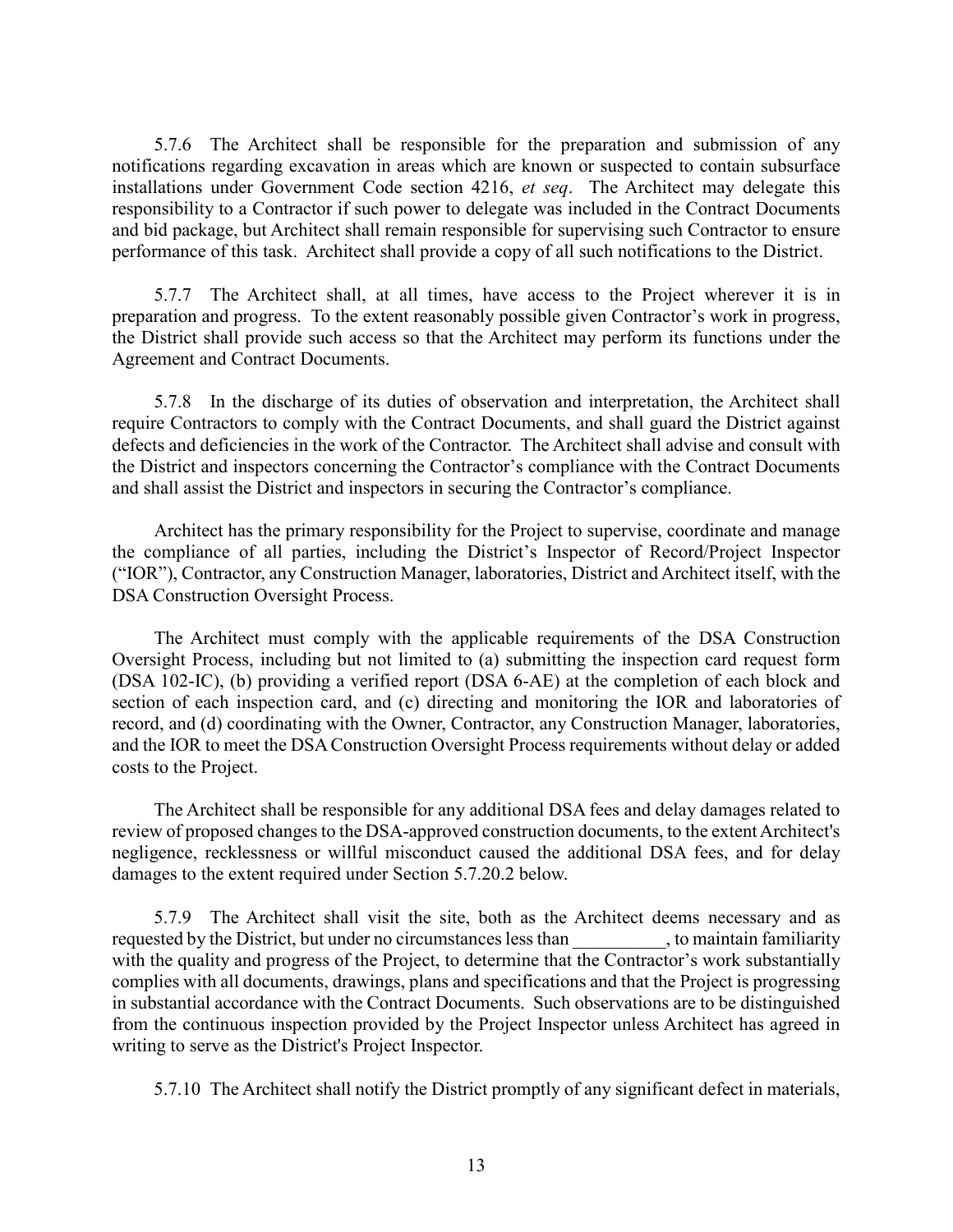equipment or workmanship, and of any default by any Contractor in the orderly and timely prosecution of the Project. Architect will exercise reasonable care in the discharge of Architect's obligation to discover significant defects and faults.

5.7.11 The Architect shall review and approve, take exception to, or take other appropriate action upon all schedules, shop drawings, samples and other submissions of the Contractor to determine general conformance with the Project design and specifications as set forth in the Contract Documents. All such action shall be taken within fourteen (14) days of receipt of the submittals, unless the critical path of the Project is impacted in which case Architect shall take such action as soon as possible. If Architect is not able to take such action within the required time due to reasons beyond Architect's control, the Architect may take action within a reasonable period of time under the circumstances; however, the Architect shall make such determination within four (4) calendar days of receipt of the submission, and shall notify the District and Contractor immediately after such determination with an explanation as to why the Architect cannot take action within the time required, what the Architect is doing to expedite its response, when the Architect expects to be able to issue a response, and what action, if any, should be taken by District or Contractor in the meantime to mitigate delays and/or costs. The Architect will have the authority to reject work and materials which do not conform to the Contract Documents. The Architect's approval of a specific item shall not be an approval of an assembly of which the item is a component. Whenever, in the Architect's reasonable judgment, it is considered necessary or advisable for the implementation of the intent of the Contract Documents, the Architect will have authority to require special inspection or testing of the work or materials in accordance with the Contract Documents whether or not such work or materials be then fabricated, installed or completed. The Architect will also recommend substitution of materials or equipment when, in the Architect's reasonable judgment, such action is necessary to the accomplishment of the intent and purpose of the Contract Documents. Such actions as are described in this paragraph shall be taken with reasonable promptness.

5.7.12 Architect shall assist the District in requiring Contractor to provide assistance in the utilization of any equipment or system such as initial start-up or testing, adjusting and balancing, preparation of operation and maintenance manuals and training personnel for operation and maintenance.

5.7.13 The Architect shall not be responsible for construction means, methods, techniques, sequences or procedures, or for safety precautions or programs in connection with the work. The Architect shall not be responsible for acts or omissions of the Contractor, subcontractors, or their agents or employees or of any other persons performing portions of the Project not employed or retained by Architect, unless due to Wrongful Acts or Omissions.

5.7.14 The Architect shall make such regular reports as shall be required by agencies having jurisdiction over the Project and keep the District informed in writing of the progress of the Project.

5.7.15 The Architect will, consistent with standards of due care, make reasonable professional efforts to exclude hazardous materials from new construction. In the event the District or Architect is or becomes aware of the presence of, or exposure of persons to, asbestos, polychlorinated biphenyl (PCB) or any other toxic or hazardous contaminants, materials, air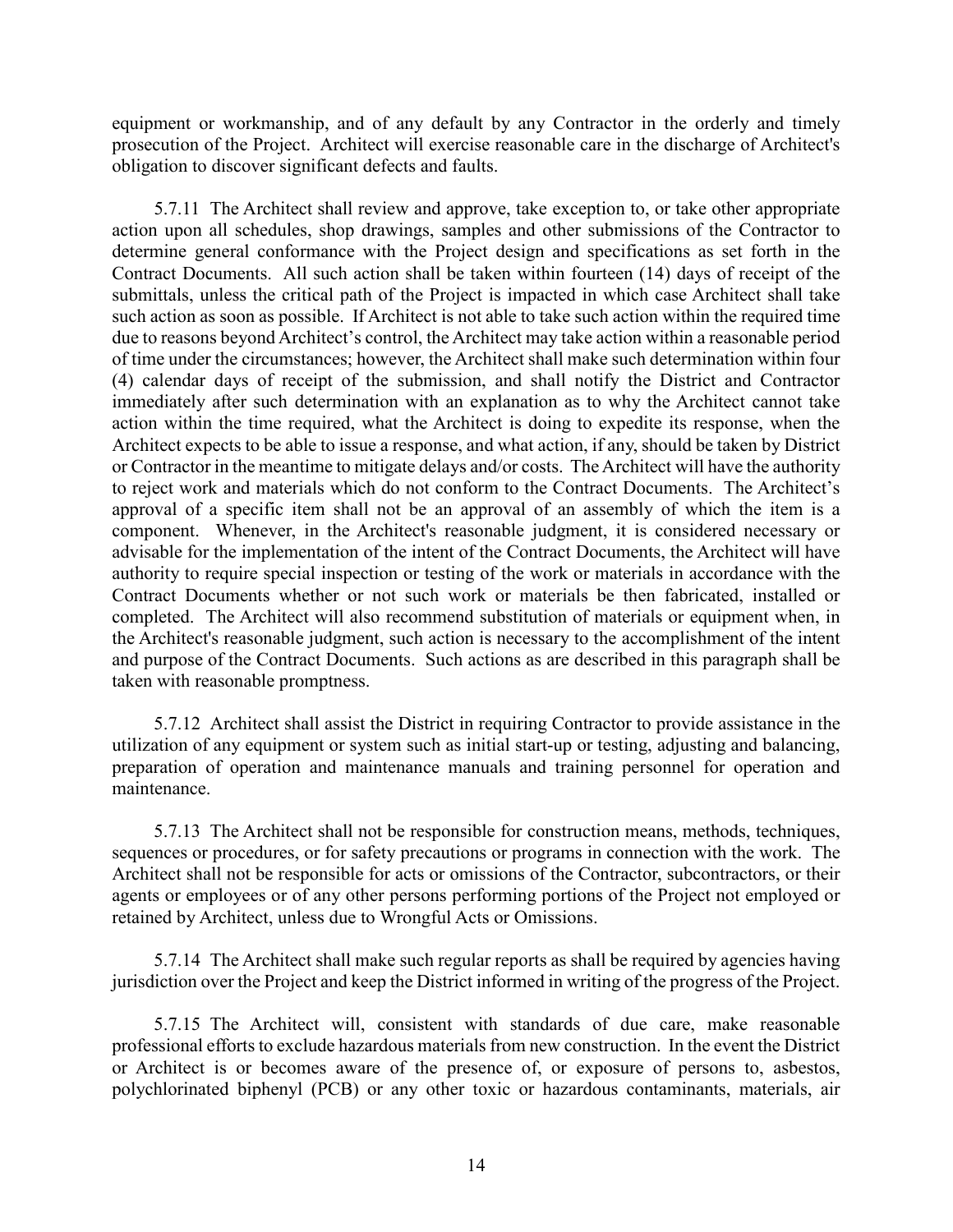pollutants or water pollutants at the Project site ("Hazardous Substances"), or the substantial risk thereof, each shall have a duty immediately to notify the other in writing. The parties recognize, however, that neither Architect nor the District is trained or licensed in the recognition or remediation of Hazardous Substances.

When construction is properly completed, Architect shall provide such certification as to Hazardous Substances as is required of architects for such projects by the OPSC.

5.7.16 Based on the Architect's observations, and an evaluation of each Project Application for Payment, the Architect will estimate the amount of work completed by Contractor, and assist the District in (a) determining the amount owing to the Contractor, and (b) issuing Project Certificates for Payment incorporating such amount, all in accordance with the Contract Documents. The Architect's estimation of the amount of work completed by Contractor shall constitute representations by the Architect to the District that the quality of the completed work is in accordance with the Contract Documents based upon Architect's observations of the completed work and that the Contractor is entitled to payment for the completed work.

5.7.17 Notwithstanding anything else in this Agreement, as a part of its Basic Services, the Architect shall assist the District in evaluating and responding to claims, disputes and other matters in question between the Contractor and the District, including but not limited to claims made against the District as a result of alleged or claimed Wrongful Acts or Omissions, and shall in all instances provide such truthful testimonial assistance as may be required by the District at no cost to the District. Architect agrees to toll all statutory periods of limitations for District's claims, lawsuits or other proceedings against Architect which arise out of, or are related to, any claims by Contractors against District until Contractors' claims are fully and finally resolved. This tolling period commences upon a Contractor's initial submission of a notice of claim, change order request or claim. At any time, District may terminate the tolling period effective ten (10) days after written notice to Architect, and after such termination, District may pursue claims, lawsuits or other proceedings against Architect.

5.7.18 The Architect will provide construction advice to the District on apparent deficiencies in construction, both during construction and after acceptance of the Project.

5.7.19 The Architect shall recommend, prepare and process the necessary change orders. Payment of fees to the Architect as a result of change orders shall be handled as follows:

5.7.19.1 District-initiated change orders. If a change order is initiated by the District, the Architect's fee for such change order shall be calculated on a percentage or hourly basis as agreed in writing by the District and the Architect prior to commencement of work on the change order. If a change order is solicited by the District but not subsequently authorized by the District, the Architect shall be paid for time spent on the proposed change order as an Additional Service.

5.7.19.2 Change orders due to Architect. When a change order is necessitated as a result of Wrongful Acts or Omissions, the Architect's fees shall not be calculated by reference to the cost of any change order work which would not have been necessary in the absence of such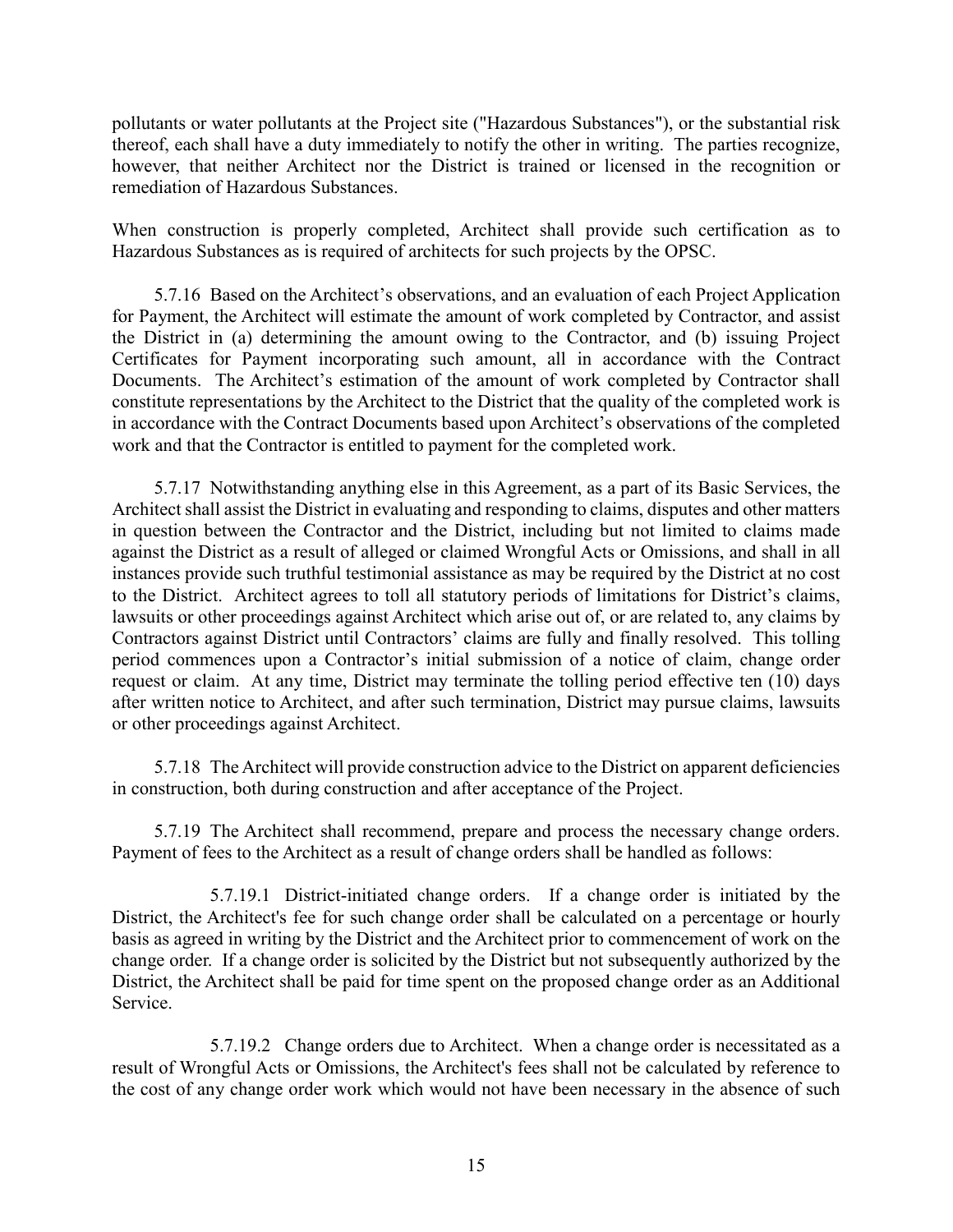Wrongful Acts or Omissions.

5.7.19.3 Change orders beyond District or Architect control. If a change order is necessitated as a result of changes in law, in-field changes required by governing agencies after document approval, unknown, unforeseeable or hidden conditions, or actual conditions inconsistent with available drawings of existing conditions, such change orders shall be handled in the same manner as District-initiated change orders.

5.7.20 Notwithstanding any other provision of this Agreement, in the event a change order is caused by, or necessitated as a result of Wrongful Acts or Omissions, or the District otherwise incurs costs or damages as a result of Wrongful Acts or Omissions, the Architect shall be responsible for the following:

5.7.20.1 In the event of such a change order, Architect shall be responsible for the difference between (a) what the contractor would have added to its original bid for the Project if the Wrongful Act or Omission had not occurred (i.e., the "added value" portion of the change order), and (b) what the contractor charges the District in the change order. The amount of added value of any change order work shall be based on the circumstances of the Architect's Wrongful Act or Omission and the change order work necessitated by the Wrongful Act or Omission. It is the parties' intent that the District should pay no more than what the District would have paid if the Wrongful Act or Omission had not occurred.

5.7.20.2 In addition, Architect shall be responsible for any other costs or damages which the District incurs as a result of Wrongful Acts or Omissions including but not limited to any delay damages the District pays to, or cannot collect from, Contractor or any third party.

The District may backcharge, and withhold payment from, the Architect for these costs and damages, and may seek reimbursement for any amount which exceeds any retention of the contract amount at the time of collection. When District so backcharges and withholds, upon Architect's request District and Architect shall meet and confer in good faith in an effort to reach agreement on (a) whether a Wrongful Act or Omission occurred, (b) whether it caused the change order expense, (c) what damages have been incurred by District, and (d) what portion of the damages are attributable to Architect as described above. If District and Architect do not reach agreement on all four of these items when meeting and conferring, then District and Architect shall use mediation in good faith to resolve the dispute. If mediation fails, then either District or Architect can initiate a court action to resolve the dispute.

5.7.21 The Architect shall provide a color schedule of all finish materials in the Project for the District's review and approval.

5.7.22 The Architect shall assist the District in determining the date of final completion and make a final detailed on-site review of the job with representatives of the District and the Contractor. Architect shall also perform a warranty review with District 30-60 days before expiration of the specified warranty on the Project.

5.7.23 The Architect shall assist the District in issuing the final certificate for payment and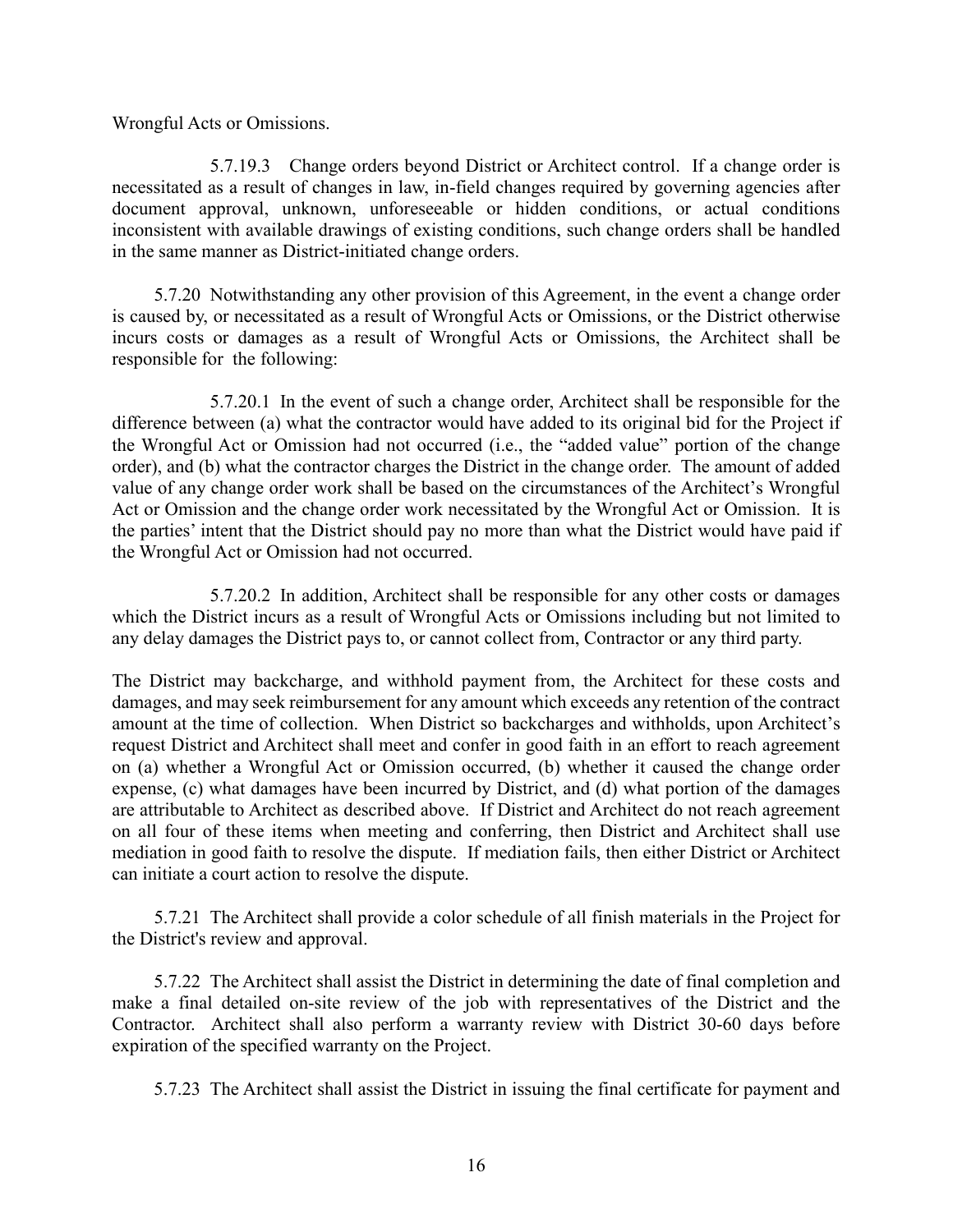any other documents required to be recorded by law or generally accepted architectural or construction contract practice upon compliance with the requirements of the Contract Documents, provided that such certification shall not constitute an admission that the Project has been completed in accordance with Contract Documents or in conformance with this Agreement.

5.7.24 Architect shall make reasonable professional efforts so that the finished project complies with all standards imposed by the Americans with Disabilities Act, section 504 of the Rehabilitation Act of 1973, disability access requirements of the State Building Code and any other laws applicable to disability access. If a court, administrative agency or other trier of fact later determines that Architect has violated any of the above-referenced laws, or District, because of Wrongful Acts or Omissions, has violated any of the above-referenced laws, Architect shall remedy the violation at its own cost. **Architect shall indemnify, defend and hold the District harmless underArticle 18.1 of this Agreement for any breach of this paragraph arising from, pertaining to, or related to Architect's negligence, recklessness or willful misconduct**. The Architect shall not be responsible for acts or omissions of the Contractor or of any other persons performing portions of the Project not employed or retained by Architect, nor shall Architect be responsible for any subsequent changes in the law or any regulation applicable to disabled access or any subsequent differing interpretation of the laws or regulations applicable at the time Architect's design is reviewed by DSA. In the event that the Architect is or becomes aware of possible non-compliance with the foregoing standards, Architect shall have a duty immediately to notify the District in writing of the possible non-compliance.

5.8 **Use of Previously Prepared Materials.** In the event that there exist previously prepared designs, plans, specifications, studies, drawings, estimates or other documents, or any other works of authorship fixed in any tangible medium of expression, including but not limited to physical drawings, data magnetically or otherwise recorded on computer disks, or other writings, that were prepared by design professionals other than Architect, whether supplied by District or by Architect, which are relied upon, altered or otherwise utilized by Architect, Architect shall be responsible for giving appropriate recognition to such other design professionals in any materials prepared by Architect under this Agreement.

### **ARTICLE 6 ADDITIONAL SERVICES TO BE RENDERED BY ARCHITECT**

6.1 "Additional Services" shall be provided by Architect if authorized in writing by District. No additional compensation shall be paid to Architect for performing these Additional Services unless the District and the Architect agree in writing as to the amount of compensation for such services prior to such services being rendered. Such compensation shall be computed as set forth in Article 4.2.1 and as otherwise set forth in this Agreement. Any work performed by Architect without written authorization OR without written agreement on compensation shall be presumed to be Basic Services.

6.2 The following is a list of services that are not included in the Basic Services to be provided under this Agreement, and will be performed only in accordance with Article 6.1, above:

6.2.1 providing financial feasibility or other special studies;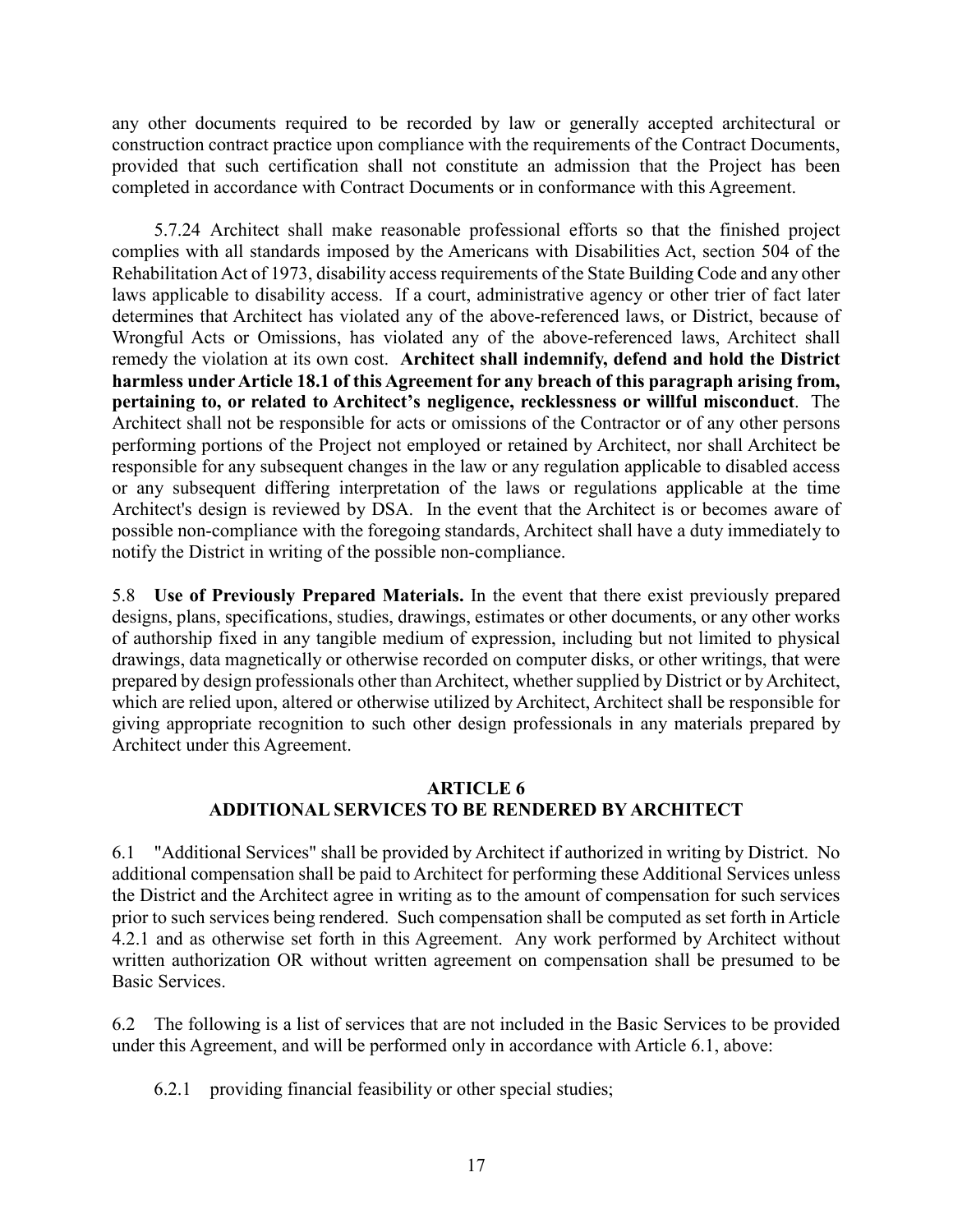6.2.2 providing services relative to future facilities, systems and equipment which are not intended to be constructed during the Construction Phase;

6.2.3 providing coordination of Project performed by separate contractors or by the District's own forces;

6.2.4 providing analyses of owning and operating costs, or detailed quantity surveys or inventories of material, equipment and labor;

6.2.5 making revisions in drawings, specifications or other documents when such revisions are inconsistent with written approvals or instructions previously given, are required by the enactment or revision of codes, laws or regulations subsequent to the District's approval of Contract Documents or are due to other causes not within the control of the Architect;

6.2.6 providing consultation concerning replacement of any work damaged by fire or other cause during construction of the Project, and furnishing services as may be required in connection with the replacement of such work;

6.2.7 providing services made necessary by the default of the Contractor;

6.2.8 preparing to serve or serving as an expert witness in connection with any public hearing, arbitration proceeding or legal proceeding, other than when resulting from Architect's or its consultants' alleged Wrongful Acts or Omissions;

6.2.9 providing services of consultants for other than the normal architectural, civil, soils, structural, mechanical and electrical engineering services for the Project;

6.2.10 at the District's request, selecting moveable furniture, equipment or articles which are not included in the Contract Documents;

6.2.11 providing services related to change orders requested by the District but which are not subsequently authorized (see the second sentence of Section 5.7.19.1, above); and

6.2.12 providing any other services not otherwise included in the Agreement and not customarily furnished in accordance with generally accepted architectural practice.

### **ARTICLE 7 RESPONSIBILITIES OF DISTRICT**

It shall be the duty of District to:

7.1 pay all fees required by any reviewing or licensing agency;

7.2 designate a representative authorized to act as a liaison between the Architect and the District in the administration of this Agreement and the Contract Documents;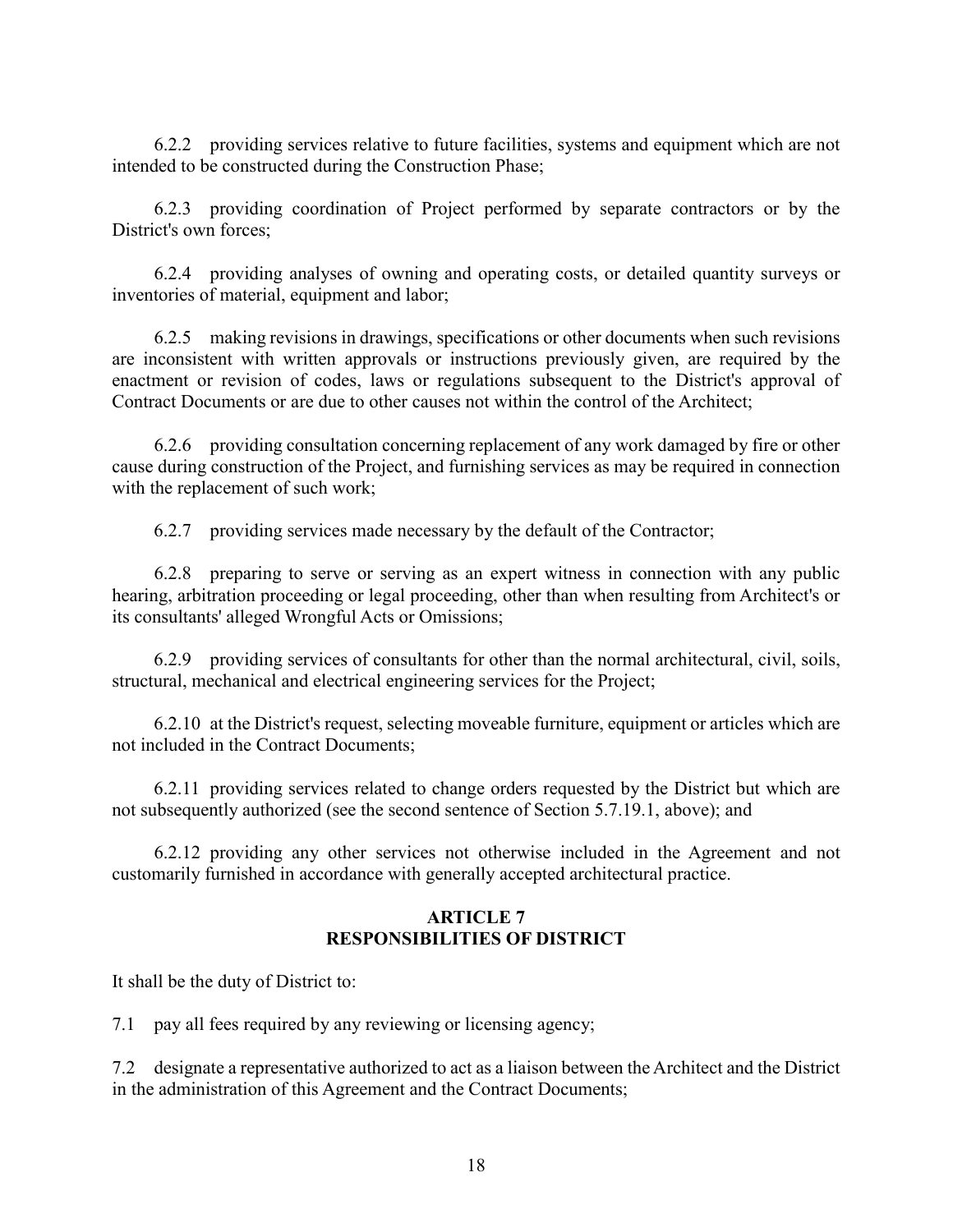7.3 furnish, at the District's expense, the services of a Project Inspector;

7.4 review all documents submitted by the Architect and advise the Architect of decisions thereon within a reasonable time after submission;

7.5 issue appropriate orders to Contractors through the Architect;

7.6 furnish existing soil investigation or geological hazard reports, which the District shall own and, upon termination of this Agreement or completion of the Project, shall have returned to it by Architect;

7.7 furnish the services of a hydrologist or other consultants not routinely provided by the Architect when such services are reasonably required by the scope of the Project and are requested by the Architect;

7.8 provide asbestos review and abatement, identifying materials which may qualify for same;

7.9 furnish available as-built drawings for buildings and utilities systems related to the Project, which the District shall own and, upon termination of this Agreement or completion of the Project, shall have returned to it by the Architect. The District will also provide information regarding programmatic needs and specific equipment selection data;

7.10 furnish structural, mechanical, chemical and other laboratory tests, inspections and reports as required by law or the Contract Documents, which the District shall own and, upon termination of this Agreement or completion of the Project, shall have returned to it by the Architect; and

7.11 furnish prompt notice of any fault or defects in the Project or nonconformance with the Contract Documents of which the District becomes aware. However, the District's failure to do so shall not relieve the Architect of Architect's responsibilities under Title 21, Title 24, and the Field Act for this Project and under this Agreement).

## **PUBLIC LIABILITY AND PROPERTY DAMAGE INSURANCE**

8.1 Prior to the commencement of services under this Agreement, the Architect shall furnish to the District a certificate of insurance, Additional Insured Endorsement and Declarations Page for the period covered by this Agreement, for public liability and property damage with an insurance carrier satisfactory to the District, under forms satisfactory to the District, to protect the Architect and District against loss from liability imposed for damages (1) on account of bodily or personal injuries, including death, disease and sickness, accidentally suffered or alleged to have been suffered by any person or persons that may be caused directly or indirectly by the performance of this Agreement, and (2) on account of injury to or destruction of property, including the resultant loss of use of the Project or other District facilities or equipment, resulting from acts of commission or omission by the Architect, or otherwise resulting directly or indirectly from the Architect's operations in the performance of this Agreement. The District shall be named as an additional insured on all such policies.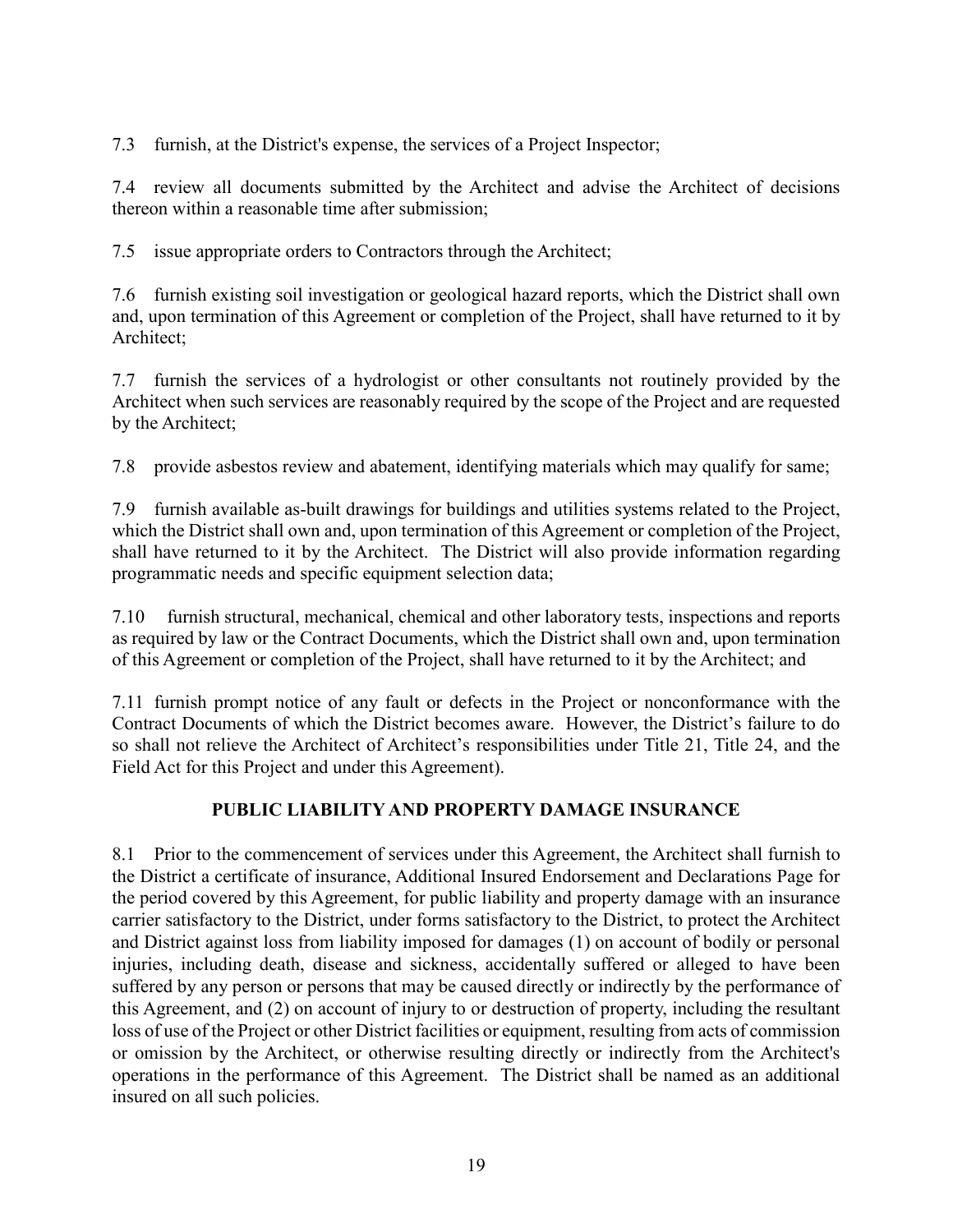8.2 The following insurance shall be maintained by the Architect in full force and effect during the entire period of performance of this Agreement, including any extensions, and shall be written, to the extent reasonably available, on an "occurrence" basis: Commercial general liability insurance shall be in amounts not less than  $\Box$  Dollars (\$) general aggregate,  $Dollars (§ \t\t Dersonal and advertising$ injury aggregate, with a per occurrence limit of  $\qquad \qquad$  Dollars (\$  $\qquad \qquad$ ); Automobile liability insurance covering motor vehicles shall be in an amount not less than Dollars (\$ ) combined single limit. If liability insurance is not reasonably available on an occurrence basis, Architect shall provide liability insurance on a claims-made basis.

8.3 Said insurance shall provide that the coverage afforded thereby shall be primary coverage (and non-contributory to any other existing valid and collectable insurance) to the full limit of liability stated in the Declarations Page and such insurance shall apply separately to each insured against whom claim is made or suit is brought, but the inclusion of more than one (1) insured shall not operate to increase the insurer's limits of liability. Said insurance shall also include a waiver of any subrogation rights as against the District.

8.4 Should any of the required insurance be provided under a claims-made form, Architect shall maintain such coverage continuously throughout the term of this Agreement, and without lapse, for a period of at least ten (10) years beyond the Agreement expiration or the filing of a Notice of Completion (whichever is later), to the effect that, should occurrences during the Agreement term give rise to claims made after expiration of the Agreement, such claims shall be covered by such claims-made policies. Nothing herein shall in any way limit or diminish Architect's obligations to the District under any provision, including any duty to indemnify and defend the District.

8.5 The Architect's insurance policies shall contain a provision for thirty (30) days written notice to the District of cancellation or reduction of coverage. The Architect shall name, on any policy of insurance required, the District as an additional insured. The Additional Insured Endorsement included on all such insurance policies shall state that coverage is afforded the additional insured with respect to claims arising out of operations performed by or on behalf of the insured. If the additional insureds have other insurance which is applicable to the loss, such other insurance shall be on an excess or contingent basis. The amount of the insurer's liability shall not be reduced by the existence of such other insurance. Architect shall not commence work under this Agreement until all required insurance certificates, declarations pages and additional insured endorsements have been obtained and delivered in duplicate to the District for approval subject to the following requirements. Thereafter Architect shall produce a certified copy of any insurance policy required under this Article upon written request of the District.

8.6 At the time of making application for any extension of time, Architect shall submit evidence that all required insurance will be in effect during the requested additional period of time.

8.7 If the Architect fails to maintain such insurance, the District may, but shall not be required to, take out such insurance to cover any damages of the above-mentioned classes for which the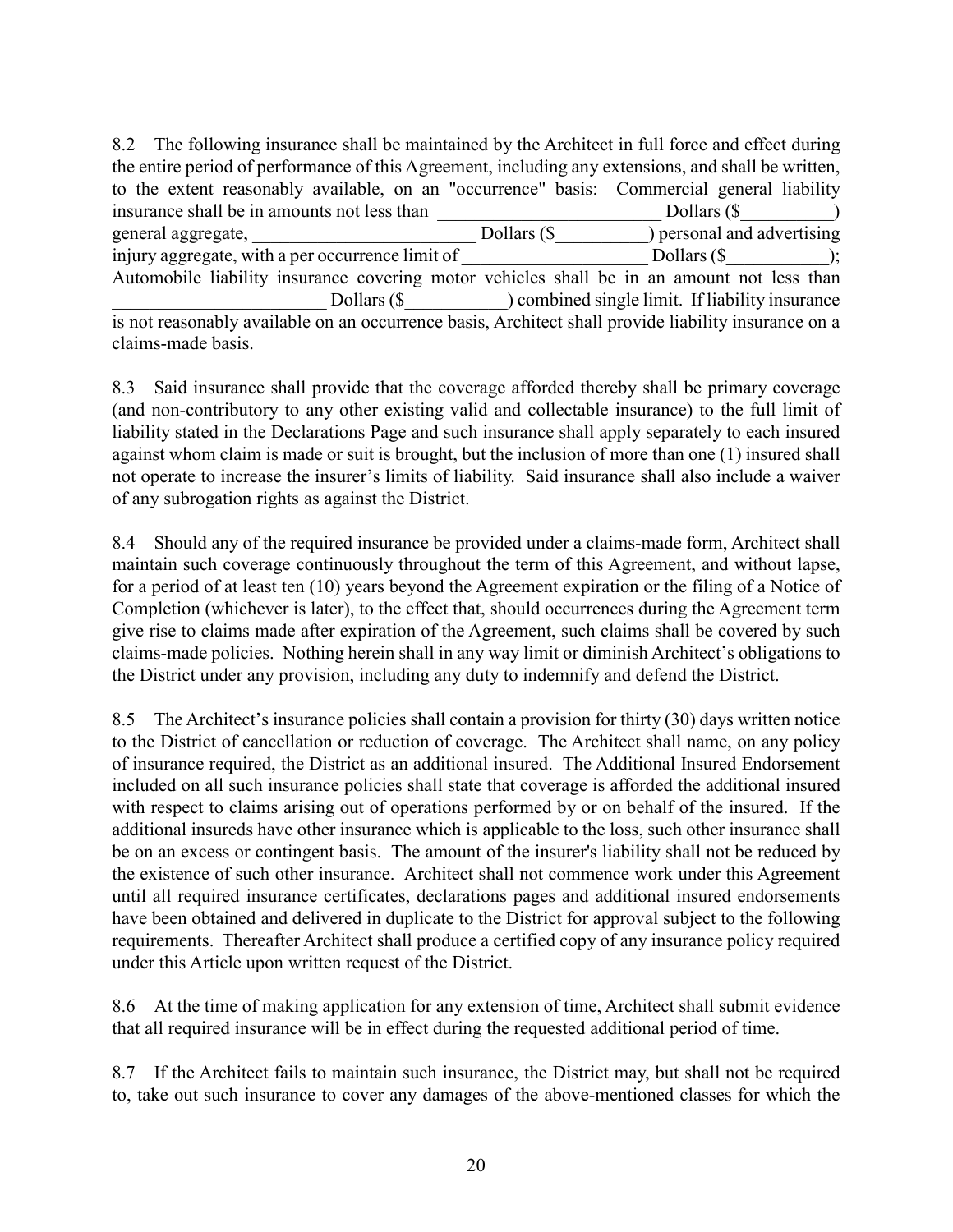District might be held liable on account of the Architect's failure to pay such damages, and deduct and retain the amount of the premiums from any sums due the Architect under this Agreement.

8.8 Nothing contained in this Agreement shall be construed as limiting, in any way, the extent to which the Architect may be held responsible for the payment of damages resulting from the Architect's operations.

8.9 Each of Architect's consultants shall comply with this Article, and Architect shall include such provisions in its contracts with them.

8.10 Insurance companies providing the above policies shall be legally authorized, licensed and admitted through the California Department of Insurance to engage in the business of furnishing insurance in the State of California. All such insurance companies shall have no lower than an "A- , VIII" in Best's Rating Guide and shall be satisfactory to the District.

8.11 Any failure to maintain any item of the required insurance may, at District's sole option, be sufficient cause for termination of this Agreement.

## **ARTICLE 9 WORKER'S COMPENSATION INSURANCE**

9.1 Prior to the commencement of services under this Agreement, the Architect shall furnish to the District satisfactory proof that the Architect and all engineers, experts, consultants and subcontractors the Architect intends to employ have taken out, for the period covered by this Agreement, workers' compensation insurance with an insurance carrier satisfactory to the District for all persons whom they may employ in carrying out the work contemplated under this Agreement in accordance with the Workers' Compensation Laws of the State of California. All such insurance shall include a waiver of any subrogation rights as against the District. If the Architect employs any engineer, expert, consultant or subcontractor which it did not intend to employ prior to commencement of services, it must furnish such proof of workers' compensation insurance to the District immediately upon employment. Such insurance shall be maintained in full force and effect during the period covered by this Agreement including any extensions of time. If the Architect is self-insured, the Architect shall furnish a Certificate of Permission to Self-Insure and a Certificate of Self-Insurance satisfactory to the District.

9.2 Prior to the commencement of services under this Agreement, the Architect shall furnish to the District satisfactory proof that the Architect and all engineers, experts, consultants and subcontractors the Architect intends to employ have taken out employer's liability insurance with an insurance carrier satisfactory to the District. During the course of Architect's services, if Architect ever intends to employ additional or different engineers, experts, consultants or subcontractors, before so employing them Architect shall furnish such satisfactory proof of insurance to the District. Such insurance shall be maintained in full force and effect during the period covered by this Agreement including any extensions of time. If the Architect is self-insured, the Architect shall furnish a Certificate of Permission to Self-Insure and a Certificate of Self-Insurance satisfactory to the District.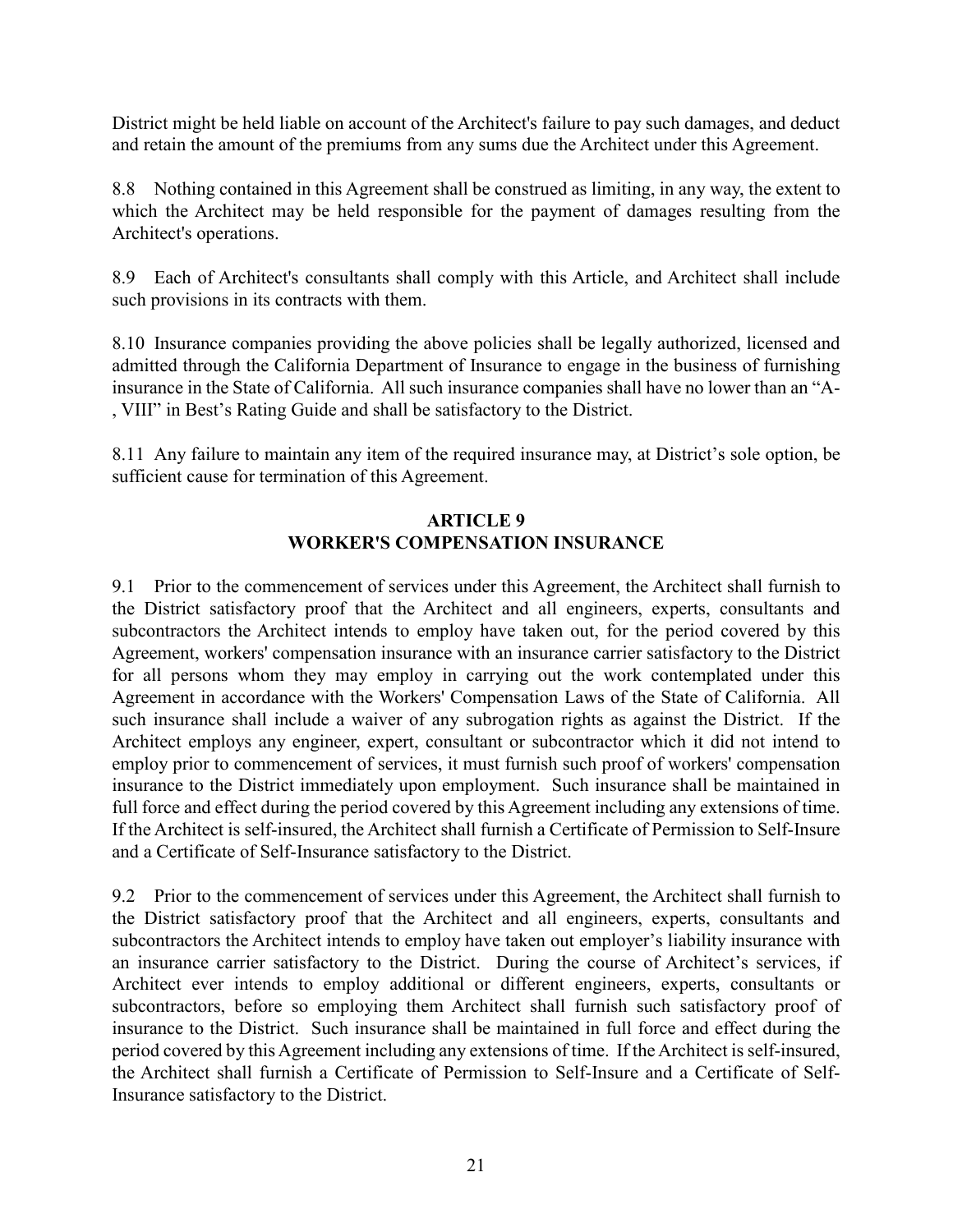### **ARTICLE 10 ERRORS AND OMISSIONS INSURANCE**

10.1 Prior to the commencement of services under this Agreement, the Architect shall furnish to the District satisfactory proof that the Architect has, for the period covered by this Agreement, errors and omissions insurance on an occurrence basis, with limits of at least Dollars (\$) and with a deductible in an amount not to exceed the sum of Ten Thousand Dollars (\$10,000). If errors and omissions insurance is not reasonably available on an occurrence basis, Architect shall provide errors and omissions insurance on a claims-made basis.

10.2 Each of Architect's professional sub-consultants (including consultants of Architect's) shall comply with this Article 10, and Architect shall include such provisions in its contracts with them.

10.3 Said insurance shall provide that the coverage afforded thereby shall be primary coverage (and non-contributory to any other existing valid and collectable insurance) to the full limit of liability stated in the Declarations Page and such insurance shall apply separately to each insured against whom claim is made or suit is brought, but the inclusion of more than one (1) insured shall not operate to increase the insurer's limits of liability.

10.4 Should any of the required insurance be provided under a claims-made form, Architect shall maintain coverage continuously throughout the term of this Agreement, and without lapse, for a period of at least ten (10) years beyond the Agreement expiration or the filing of a Notice of Completion (whichever is later), to the effect that, should occurrences during the Agreement term give rise to claims made after expiration of the Agreement, such claims shall be covered by such claims-made policy. Nothing herein shall in any way limit or diminish Architect's obligations to the District under any provision, including any duty to indemnify and defend the District.

10.5 Architect shall not commence work under this Agreement until all required insurance certificates, declarations pages and additional insured endorsements have been obtained and delivered in duplicate to the District for approval. Thereafter Architect shall produce a certified copy of any insurance policy required under this Article upon written request of the District.

10.6 At the time of making application for any extension of time, Architect shall submit evidence that all required insurance policies will be in effect during the requested additional period of time.

10.7 If the Architect fails to maintain such insurance, the District may, but shall not be required to, take out such insurance, and may deduct and retain the amount of the premiums from any sums due the Architect under this Agreement.

10.8 Nothing contained in this Agreement shall be construed as limiting, in any way, the extent to which the Architect may be held responsible for the payment of damages resulting from the Architect's operations.

10.9 Each of Architect's consultants shall comply with this Article, and Architect shall include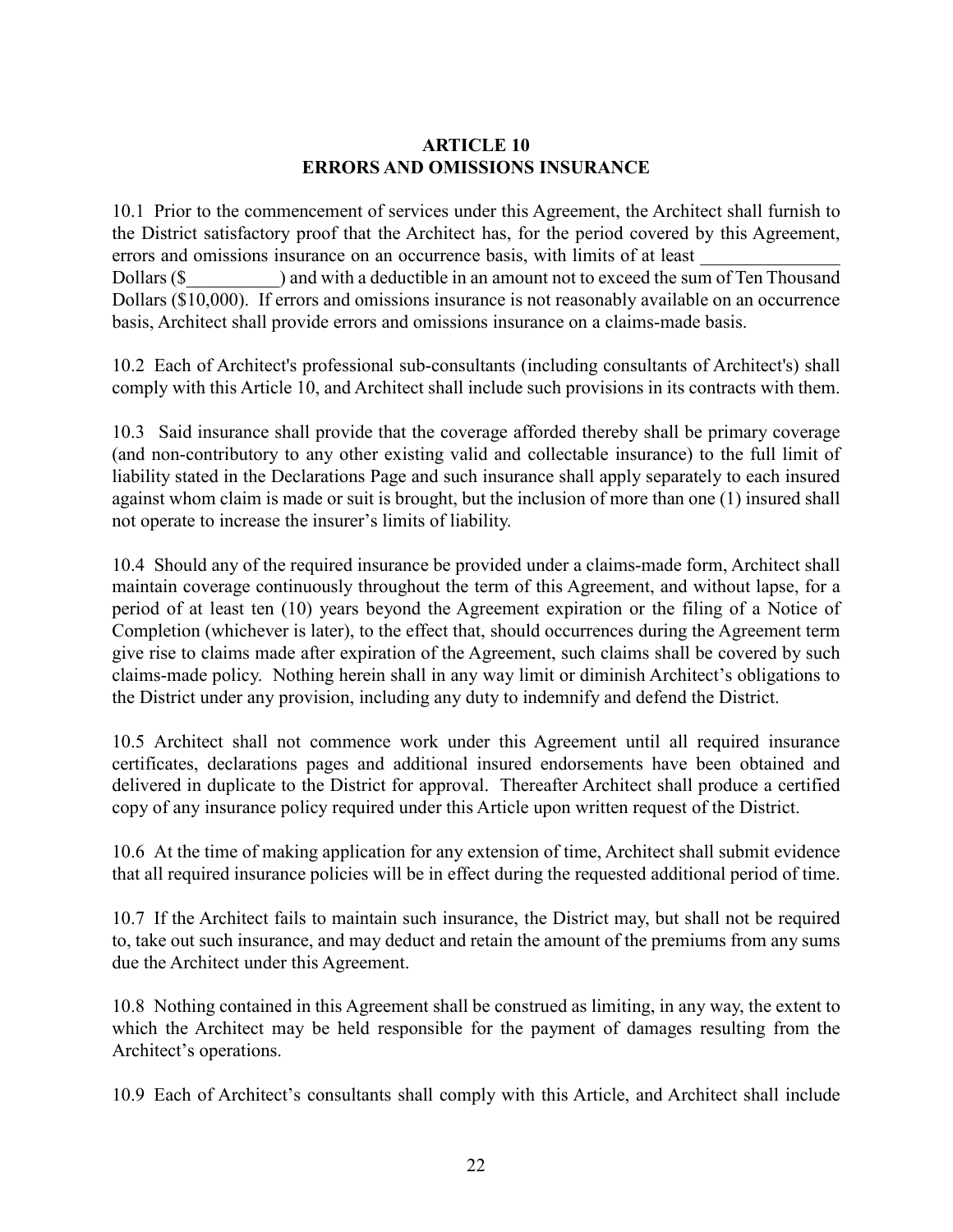such provisions in its contracts with them.

10.10 Insurance companies providing the above policies shall be legally authorized, licensed and admitted through the California Department of Insurance to engage in the business of furnishing insurance in the State of California. All such insurance companies shall have no lower than an "A- , VIII" in Best's Rating Guide and shall be satisfactory to the District.

10.11 Any failure to maintain any item of the required insurance may, at District's sole option, be sufficient cause for termination of this Agreement.

### **ARTICLE 11 COMPLIANCE WITH LAWS**

11.1 Architect shall be familiar with, and Architect and Architect's design shall comply with all State and Federal laws and regulations applicable to the Project or lawfully imposed upon the Project by agencies having jurisdiction over the Project, including but not limited to statutes, decisions, regulations, building or other codes, ordinances, charters, prevailing wage law, and the Americans with Disabilities Act ("ADA").

### **ARTICLE 12 TERMINATION OF AGREEMENT**

12.1 **Termination by District –** This Agreement may be terminated or the Project may be canceled by the District for the District's convenience and without cause at any time immediately upon written notice to the Architect. In such event, the Architect shall be compensated for (a) all Basic and Additional services completed, and Reimbursable Expenses incurred, pursuant to this Agreement through the date of termination, (b) such Basic or Additional Services performed, and Reimbursable Expenses incurred, after termination which are authorized by the District in writing, and (c) any costs incurred by reason of such termination; but less any amounts the District is entitled to withhold under law or this Agreement. Upon the District's written request and authorization, Architect shall perform any and all Basic and Additional Services necessary to complete the work in progress as of the date of termination.

For any material breach of contract by the Architect, the District may also terminate the Agreement for cause by delivering written Notice of Intent to Terminate to the Architect. Such Notice shall include the following: (1) A description of such material breach, and (2) a date not less than fourteen days (14) after delivery of the notice by which the Architect must cure such breach. In response to such Notice, if the Architect fails to cure, and fails to reasonably commence to cure, the breach(es) by the deadline set by the Notice, then the District may terminate the Agreement through written notice delivered to the Architect, which shall be effective upon such delivery. In such event, the Architect shall be compensated for all services completed pursuant to this Agreement through the date of termination, together with compensation for such services performed after termination which are authorized by the District in writing, but less any amounts the District is entitled to withhold under law or this Agreement. Upon the District's written request and authorization, Architect shall perform any and all services necessary to complete the work in progress as of the date of the termination.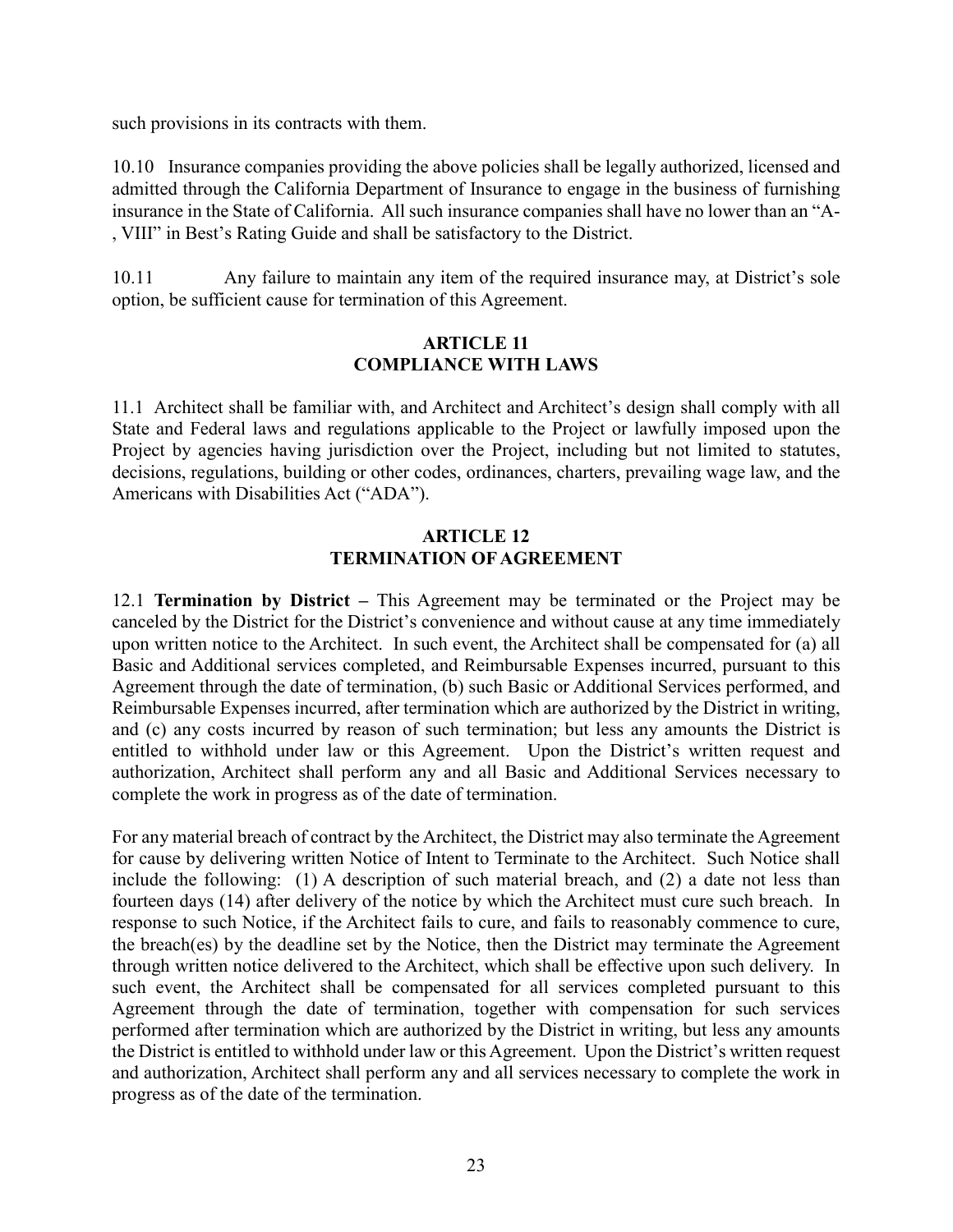12.2 **Termination by Architect –** For any material breach of contract by the District other than one related to a payment or invoice dispute as described in Section 4.4 of this Agreement, the Architect may terminate the Agreement by delivering written Notice of Intent to Terminate to the District. Such Notice shall include the following: (1) A description of such material breach, (2) a date not less than fourteen (14) days after delivery of the notice by which the District must cure such breach or reasonably commence to cure such breach, (3) the status of work completed as of the date of the Notice of Intent to Terminate, and (4) a description and cost estimate of the effort necessary to complete the work in progress. In response to such Notice, if the District fails to cure, and fails to reasonably commence to cure, the breach by the deadline set by the Notice, then Architect may terminate the Agreement by written notice delivered to the District within ten (10) days of the cure deadline, which shall be effective upon such delivery.

In the event of such termination by Architect, Architect shall be compensated for all Basic and Additional Services completed, and Reimbursable Expenses incurred, pursuant to this Agreement through the date of termination, together with compensation for such Basic and Additional Services performed, and Reimbursable Expenses incurred, after termination which are authorized by the District in writing. Upon the District's written request and authorization, Architect shall perform any and all Basic and Additional Services necessary to complete the work in progress as of the date of termination.

### 12.3 **Miscellaneous Termination Provisions**

12.3.1 Following the termination of this Agreement for any reason whatsoever, the District shall have the right to utilize any designs, plans, specifications, studies, drawings, estimates or other documents, or any other works of authorship fixed in any tangible medium of expression, including but not limited to physical drawings, data magnetically or otherwise recorded on computer disks, or other writings prepared or caused to be prepared under this Agreement by the Architect, not only as they relate or may relate to this Project (including but not limited to any repair, maintenance, renovation, modernization or other alterations or revisions to this Project) but as they relate or may relate to other projects, provided that any invalidity of such license in relation to such other projects shall not affect the validity of such license in relation to this Project (including but not limited to any repair, maintenance, renovation, modernization or other alterations or revisions to this Project) under Education Code Section 17316. Architect shall promptly make any such documents or materials available to the District upon request without additional compensation.

12.3.2 In the event of the termination of this Agreement for any reason whatsoever, all designs, plans, specifications, studies, drawings, estimates or other documents, or any other works of authorship fixed in any tangible medium of expression, including but not limited to physical drawings, data magnetically or otherwise recorded on computer disks, or other writings prepared or caused to be prepared by the Architect or any of its agents pursuant to this Agreement shall immediately upon request by the District be delivered to the District. Architect may not refuse to provide such writings or materials for any reason whatsoever, including but not limited to a possessory interest lien for any claim the Architect may have against the District or a claim by the Architect to an ownership interest in the intellectual property embodied in the documents or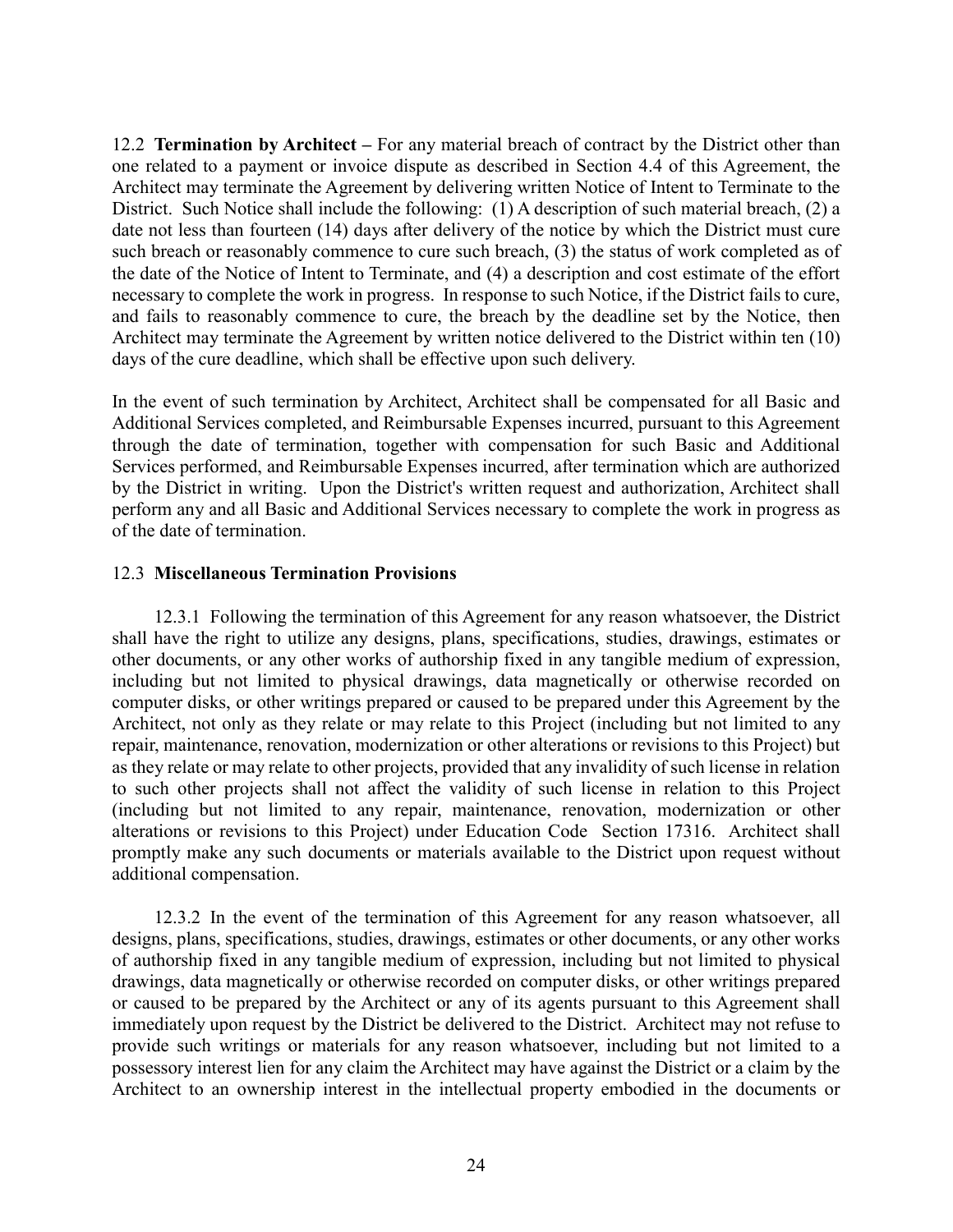materials.

### **ARTICLE 13 ARCHITECT AN INDEPENDENT CONTRACTOR**

13.1 It is specifically agreed that in the making and performance of this Agreement, the Architect is an independent contractor and is not and shall not be construed to be an officer or employee of the District.

### **ARTICLE 14 STANDARDIZED MANUFACTURED ITEMS**

14.1 The Architect shall consult and cooperate with the District in the use and selection of manufactured items to be used in the Project. Manufactured items, including but not limited to paint, finish hardware, plumbing fixtures and fittings, mechanical equipment, electrical fixtures and equipment, roofing materials, and floor coverings, shall be standardized to the District's criteria so long as the same does not interfere seriously with the building design or cost.

### **ARTICLE 15 OWNERSHIP OF DOCUMENTS**

15.1 All designs, plans, specifications, studies, drawings, estimates and other documents or any other works of authorship fixed in any tangible medium of expression, including but not limited to physical drawings, data magnetically or otherwise recorded on computer disks, or other writings prepared or caused to be prepared by the Architect pursuant to this Agreement shall be and shall remain the property of the District for all purposes, not only as they relate or may relate to this Project (including but not limited to any repair, maintenance, renovation, modernization or other alterations or revisions to this Project) but as they relate or may relate to any other project, provided that any invalidity of such ownership in relation to any other project shall not affect the validity of such ownership in relation to this Project (including but not limited to any repair, maintenance, renovation, modernization or other alterations or revisions to this Project) under Education Code Section 17316.

15.2 The Architect will provide the District with a complete set of reproducible designs, plans, specifications, studies, drawings, estimates and other documents or any other works of authorship fixed in any tangible medium of expression, including but not limited to physical drawings, data magnetically or otherwise recorded on computer disks, or other writings prepared or caused to be prepared by the Architect pursuant to this Agreement, and will retain, on the District's behalf, the original documents or reproducible copies of all such original documents, however stored, in the Architect's files for a period of no less than fifteen (15) years. Architect shall promptly make available to District any original documents it has retained pursuant to this Agreement upon request by the District.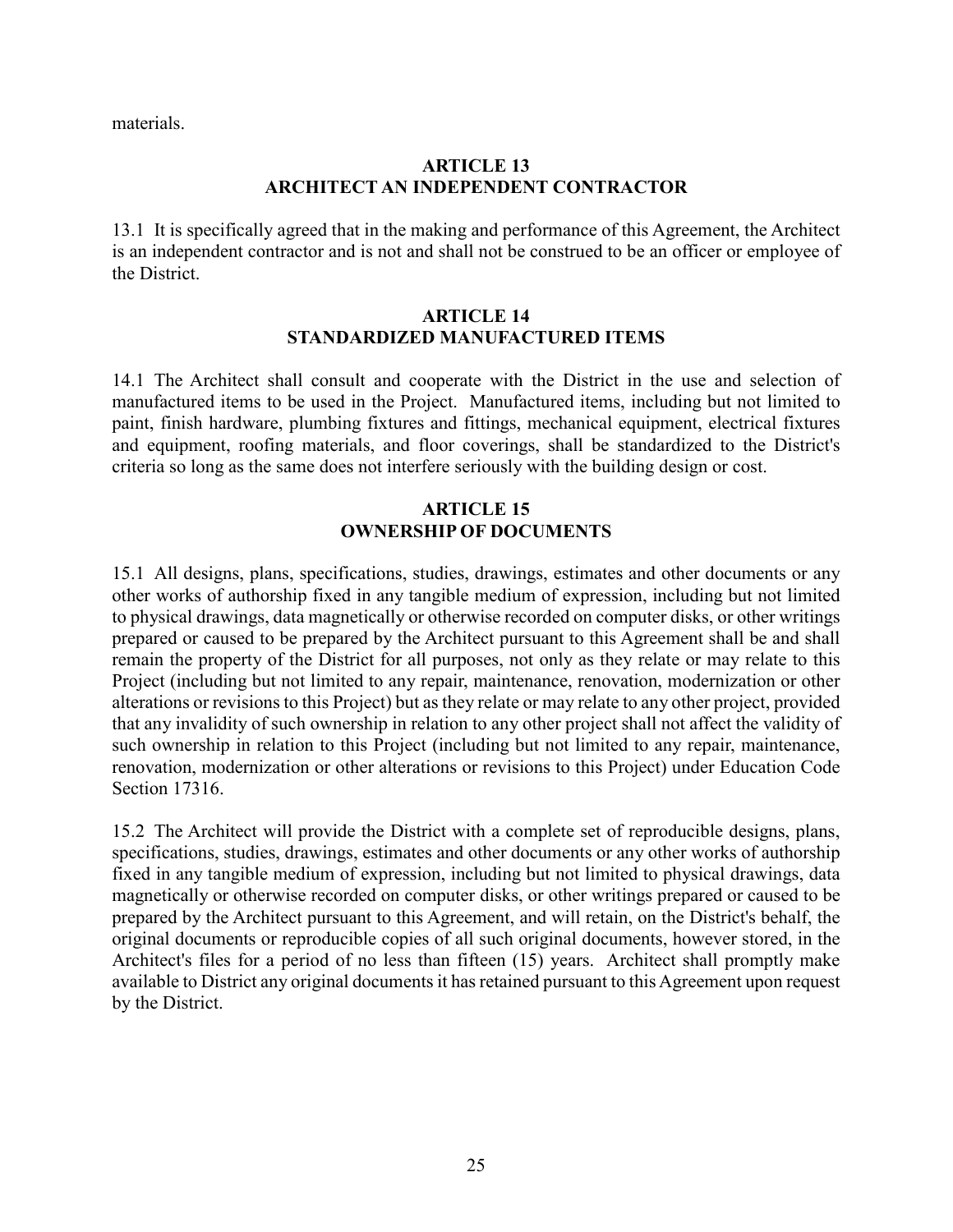#### **ARTICLE 16 LICENSING OF INTELLECTUAL PROPERTY**

16.1 This Agreement creates a non-exclusive and perpetual license for the District to copy, use, modify, reuse or sublicense any and all copyrights, designs and other intellectual property embodied in plans, specifications, studies, drawings, estimates and other documents, or any other works of authorship fixed in any tangible medium of expression, including but not limited to physical drawings, data magnetically or otherwise recorded on computer disks, or other writings prepared or caused to be prepared by the Architect pursuant to this Agreement, not only as they relate or may relate to this Project (including but not limited to any repair, maintenance, renovation, modernization or other alterations or revisions to this Project) but as they relate or may relate to other projects, provided that any invalidity of such license in relation to such other projects shall not affect the validity of such license in relation to this Project (including but not limited to any repair, maintenance, renovation, modernization or other alterations or revisions to this Project) under Education Code Section 17316. The Architect shall require any and all subcontractors and consultants to agree in writing that the District is granted a similar non-exclusive and perpetual license for the work of such subcontractors or consultants performed pursuant to this Agreement.

16.2 The compensation for this Project includes compensation not only for any use in connection with this Project and use or re-use for repair, maintenance, renovation, modernization or other alterations or revisions to this Project, but also for any re-use by the District in relation to other projects. The only other term or condition of such re-use shall be that if the District re-uses the plans prepared by the Architect and retains another certified architect or structural engineer for the preparation of those plans for the re-use, the District shall indemnify and hold harmless the Architect and its consultants, agents, and employees from and against any claims, damages, losses, and expenses, including attorney's fees, arising out of or resulting from, in whole or in part, the re-use to the extent required by Education Code section 17316, subdivision (c).

16.3 Architect represents and warrants that Architect has the legal right to license any and all copyrights, designs and other intellectual property embodied in plans, specifications, studies, drawings, estimates or other documents that Architect or its consultants prepares or causes to be prepared pursuant to this Agreement. **Architect shall indemnify, defend and hold the District harmless pursuant to Article 18.1 of this Agreement for any breach of Article 16 arising from, pertaining to, or related to Architect's negligence, recklessness or willful misconduct.** The Architect makes no such representation and warranty in regard to previously prepared designs, plans, specifications, studies, drawings, estimates or other documents, or any other works of authorship fixed in any tangible medium of expression, including but not limited to physical drawings, data magnetically or otherwise recorded on computer disks, or other writings, that were prepared by design professionals other than Architect and provided to Architect by the District.

### **ARTICLE 17 ACCOUNTING AND OTHER RECORDS OF ARCHITECT**

17.1 Architect's records of accounts regarding the Project shall be kept in accordance with generally accepted accounting principles. District has the right to audit Architect's records and files regarding any of the work Architect performed for District on the Project during or after the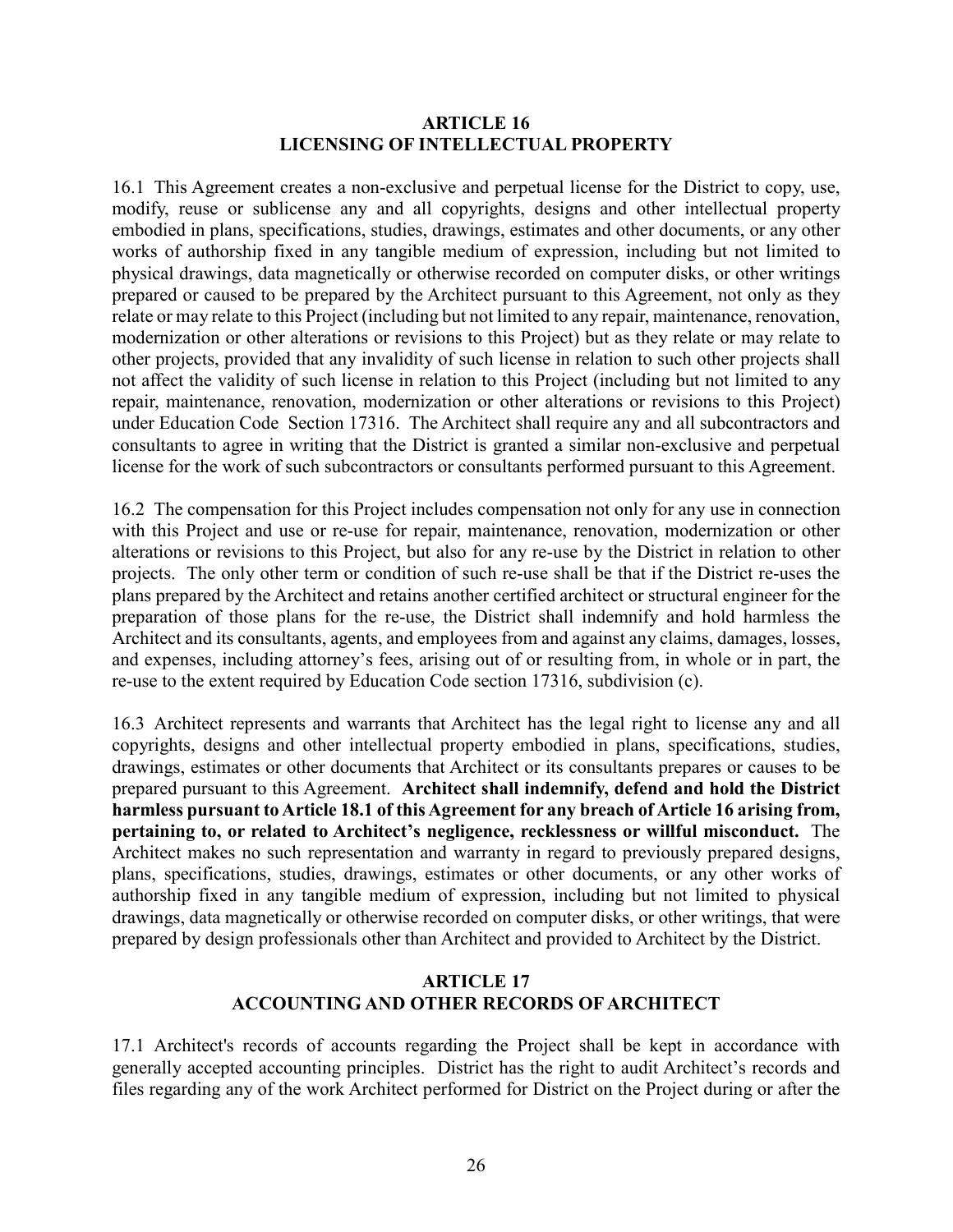Project. District shall be given reasonable access to Architect's records and files for audit purposes within ten (10) days of receipt of District's request. Architect shall keep and maintain these records and files for ten (10) years.

#### **ARTICLE 18 INDEMNITY**

18.1 **Architect Indemnification. To the fullest extent permitted by law, including California Civil Code section 2782.8, the Architect shall defend, indemnify, and hold harmless the District, the governing Board of the District, each member of the Board, and their officers, agents and employees ("District Indemnitees") against claims arising out of, pertaining to, or relating to negligence, recklessness or willful misconduct of the Architect, the Architect's officers, employees, or consultants in performing or failing to perform any work, services, or functions provided for, referred to, or in any way connected with any work, services, or functions to be performed under this Agreement. Architect's obligation for the costs of defense of such claims shall be limited to the Architect's proportionate share of liability, in accordance with California Civil Code section 2782.8. Notwithstanding the foregoing, in the event that one or more defendants named in such a claim is unable to pay its share of defense costs due to bankruptcy or dissolution of the defendant's business, Architect shall meet and confer with other parties to the claim regarding unpaid defense costs. For purposes of this Article 18.1 only, "claims" means all claims, demands, actions and suits brought by third parties for any and all losses, liabilities, costs, expenses, damages and obligations, and the defense obligation shall include but not be limited to payment of the District's attorneys' fees, experts' fees, and litigation costs incurred in defense of a claim. This indemnification shall apply to all liability, as provided for above, regardless of whether any insurance policies are applicable, and insurance policy limits do not act as a limitation upon the amount of the indemnification to be provided by the Architect.**

18.2 District Indemnification for Use of Third Party Materials. The District shall defend, indemnify, and hold harmless the Architect and its employees against any and all copyright infringement claims by any design professional formerly retained by the District arising out of Architect's completion, use or re-use of that former design professional's designs or contract documents in performing this Agreement. Architect shall be entitled to such indemnification only if each of the following conditions are met: (a) Architect actually re-draws or completes such other designs or contract documents; (b) Architect complies with the provisions of Article 5.8 regarding use of materials prepared by other design professionals; (c) District has supplied Architect with the previously prepared documents or materials; and (d) District expressly requests that the Architect utilize the designs or contract documents in question. By providing this or any other indemnification in this Agreement, District does not waive any immunities.

### **ARTICLE 19 TIME SCHEDULE**

19.1 **Time for Completion.** Time is of the essence of this Agreement. The Architect shall timely complete its Basic and Additional Services as expeditiously as possible and according to the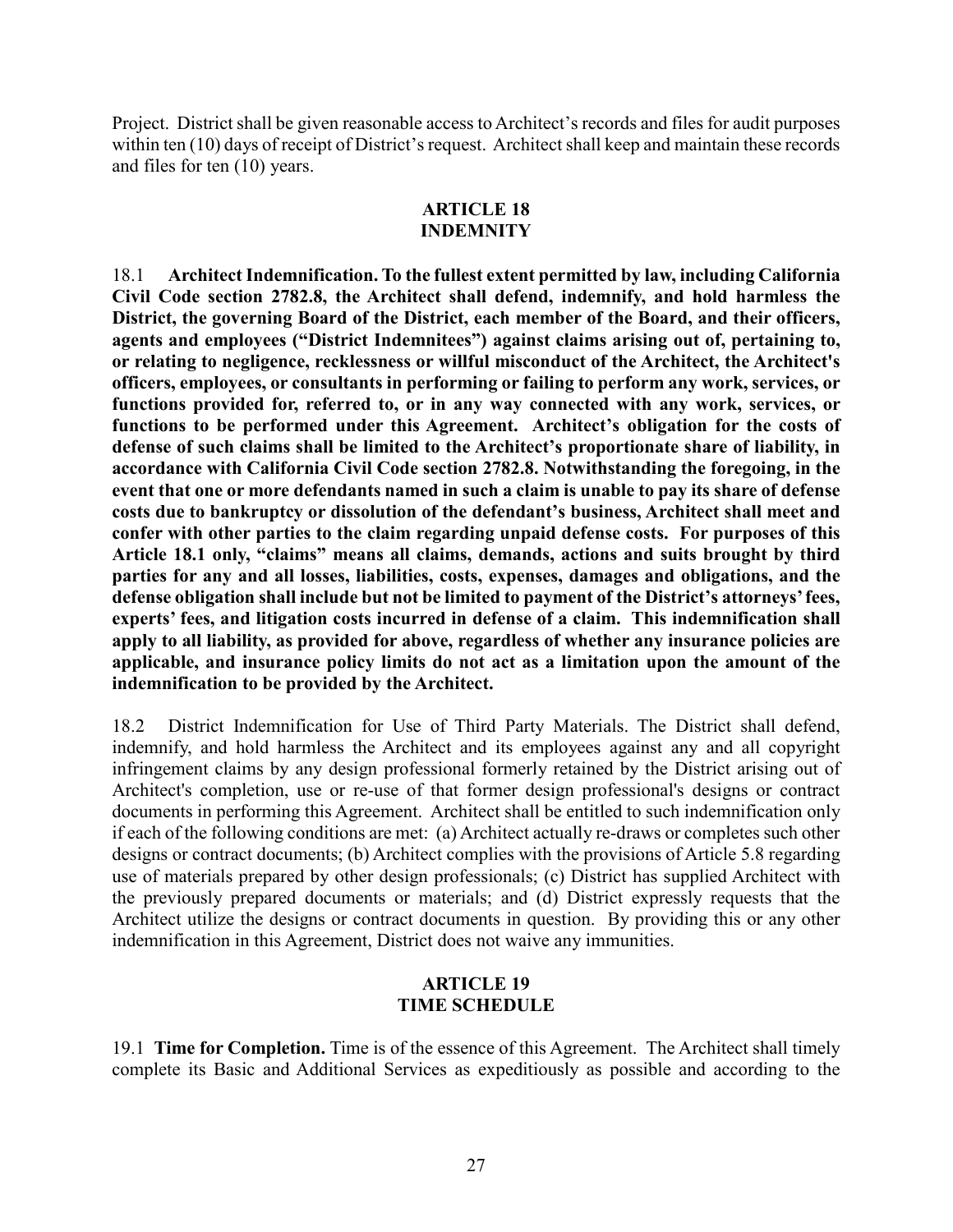schedule attached as *Exhibit B* to this Agreement.

19.2 **Delays.** The District recognizes that circumstances may occur beyond the control of either the District or the Architect and extensions for such delays may be made to the schedule if approved by the District. Any time during which the Architect is delayed in the Architect's work by acts of District or its employees or those in a direct contractual relationship with District or by acts of nature or other occurrences which were not or could not have been reasonably foreseen and provided for, and which are not due to any Wrongful Acts or Omissions, shall be added to the time for completion of any obligations of the Architect. District shall not be liable for damages to the Architect on account of any such delay.

### **ARTICLE 20 MISCELLANEOUS PROVISIONS**

20.1 This Agreement shall be governed by and construed in accordance with the laws of the State of California excluding its choice of law rules. Any action or proceeding seeking any relief under or with respect to this Agreement shall be brought solely in the Superior Court of the State of California for the County in which the District maintains its district office, subject to transfer of venue under applicable State law, provided that nothing in this Agreement shall constitute a waiver of immunity to suit by the District.

20.2 The Architect shall not assign or transfer any or all of its rights, burdens, duties or obligations under this Agreement without the prior written consent of the District.

20.3 All notices, certificates, or other communications hereunder shall be deemed given when personally delivered or mailed by certified mail, postage prepaid, to the parties at the addresses set forth below:

| District:  | Salinas Union High School District<br>320 Rose St.<br>Salinas, California 93901<br>Attention: Virginia Boyce, Director of General Services |
|------------|--------------------------------------------------------------------------------------------------------------------------------------------|
| Architect: | [Name of firm]<br>[Mailing address]<br>[City, CA zip code]<br>Attention: [name or title]                                                   |

20.4 This Agreement shall inure to the benefit of and shall be binding upon the Architect and the District and their respective successors and assigns.

20.5 If any provision of this Agreement shall be held invalid or unenforceable by a court of competent jurisdiction, such holding shall not invalidate or render unenforceable any other provision hereof.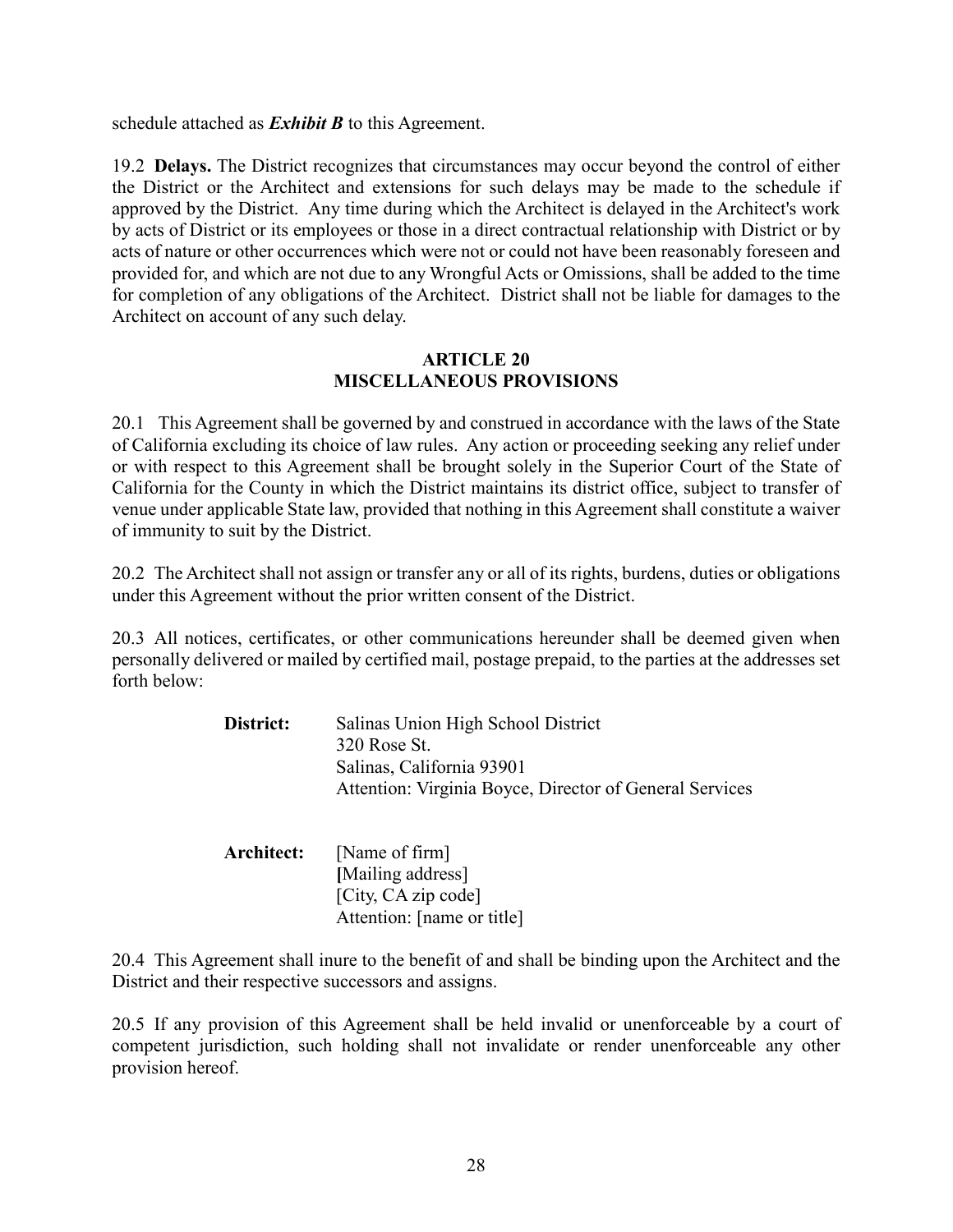20.6 The terms of this Agreement shall not be waived, altered, modified, supplemented or amended in any manner whatsoever except by written agreement signed by the parties. No action or failure to act by the District shall constitute a waiver of any right or duty afforded the District under this Agreement, nor shall such action or failure to act constitute approval of, or acquiescence in, a breach under this Agreement, except as may be specifically agreed to in a written amendment to this Agreement.

20.7 Nothing contained in this Agreement shall create a contractual relationship with or cause of action in favor of a third party against either the District or the Architect.

20.8 This Agreement constitutes the entire agreement between the parties, and supersedes any prior agreement or understanding. There are no understandings, agreements, representations or warranties, expressed or implied, not specified in this Agreement. The Architect, by the execution of this Agreement, acknowledges that the Architect has read this Agreement, understands it, and agrees to be bound by its terms and conditions.

20.9 The Architect shall have the right to include representations of the design of the Project, including photographs of the exterior and interior, among the Architect's professional materials. The Architect's materials shall not include the District's confidential or proprietary information if the District has previously advised the Architect in writing of the specific information considered by the District to be confidential or proprietary.

20.10 Prior to executing this Agreement, the Architect shall submit a certification if required by Public Contract Code section 3006(b) for roofing projects.

#### \* \* \* \* \* \* \* \* \* \* \* \* \* \* \* \* \* \* \* \*

**ARCHITECT:** [Name of firm]

### **DISTRICT:**

SALINAS UNION HIGH SCHOOL DISTRICT

By:  $\frac{1}{2}$ 

[name or title]

By:\_\_\_\_\_\_\_\_\_\_\_\_\_\_\_\_\_\_\_\_\_\_\_\_\_\_

Superintendent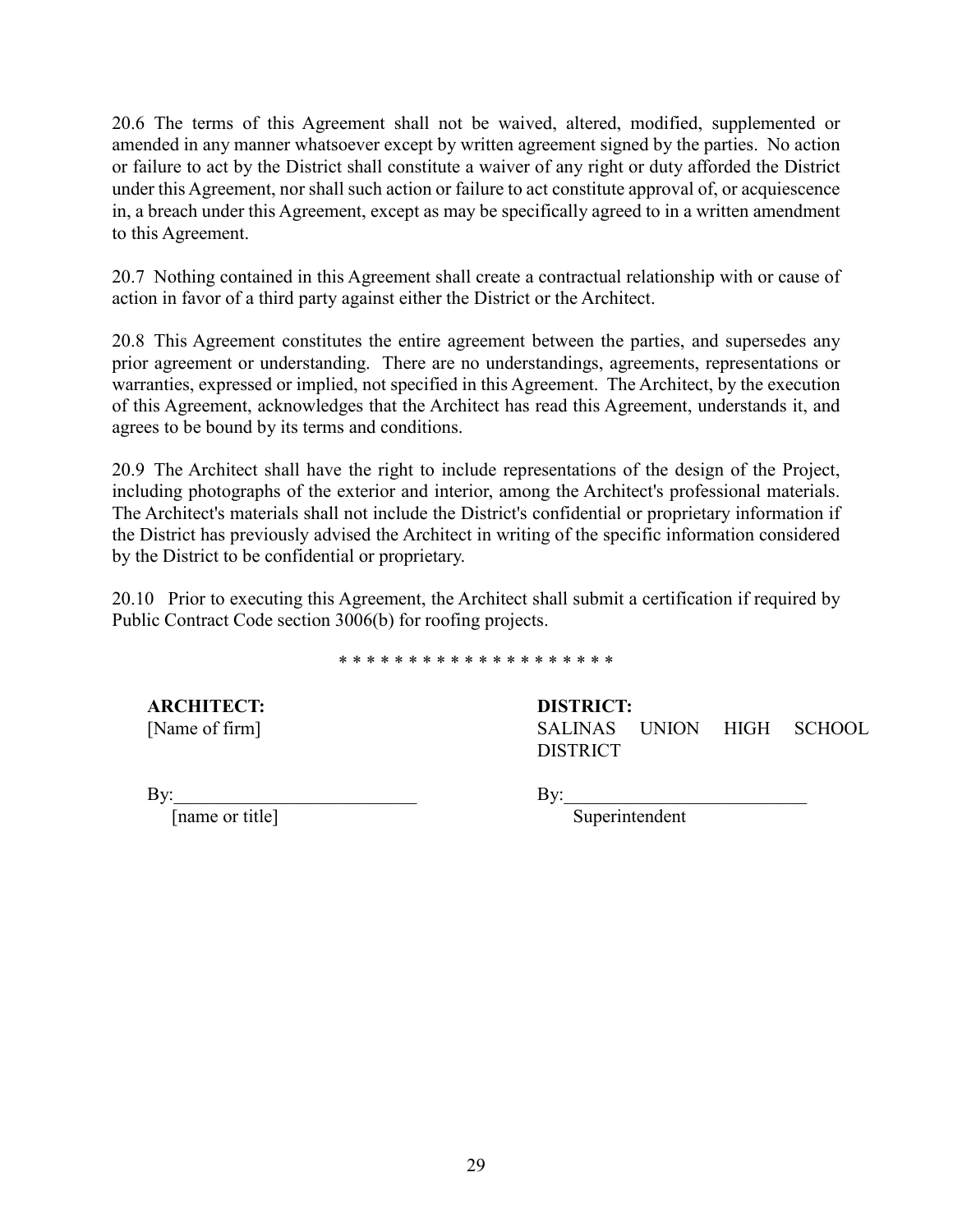## *Exhibit A* **RATE SCHEDULE**